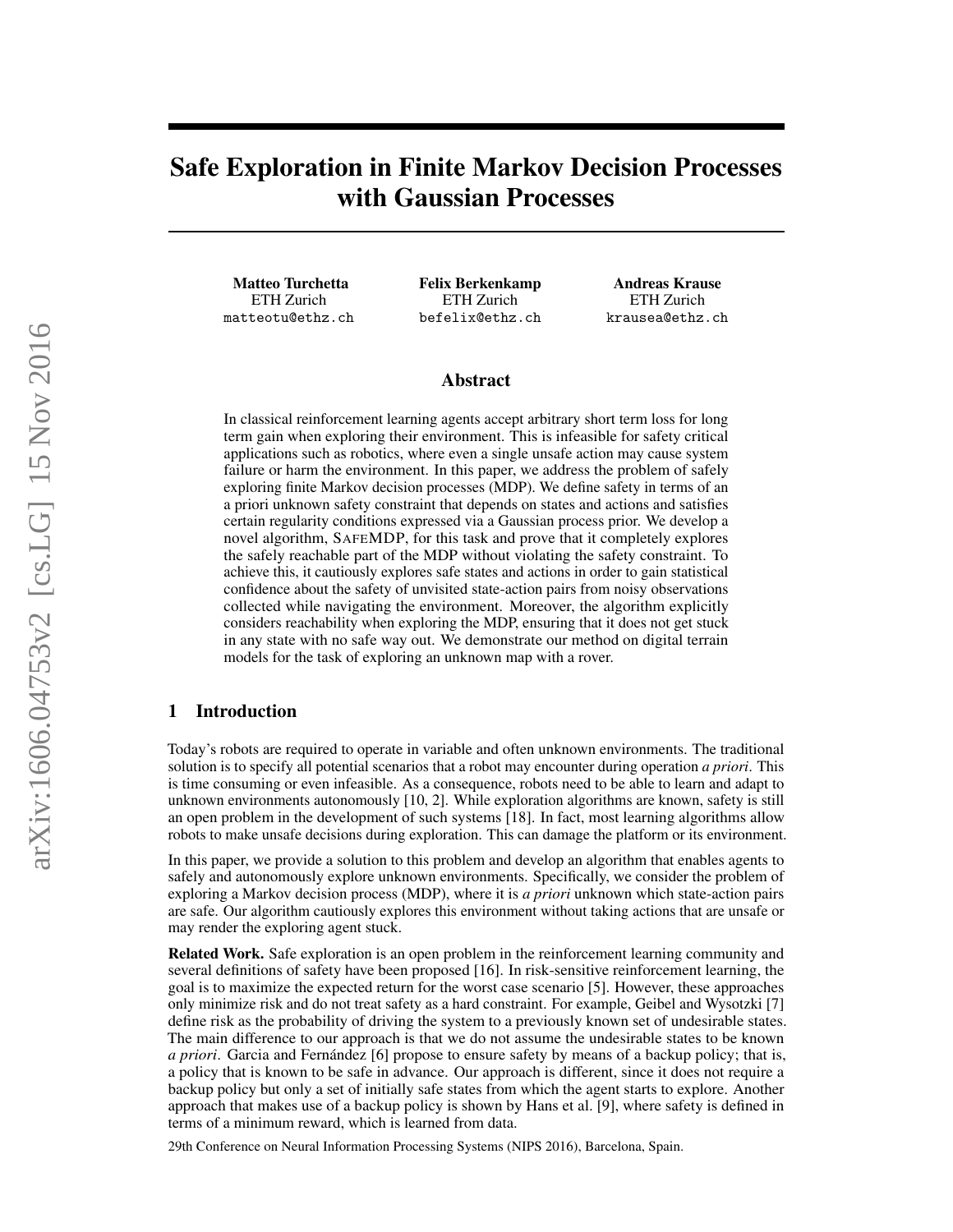Moldovan and Abbeel [\[14\]](#page-8-8) provide probabilistic safety guarantees at every time step by optimizing over ergodic policies; that is, policies that let the agent recover from any visited state. This approach needs to solve a large linear program at every time step, which is computationally demanding even for small state spaces. Nevertheless, the idea of ergodicity also plays an important role in our method. In the control community, safety is mostly considered in terms of stability or constraint satisfaction of controlled systems. Akametalu et al. [\[1\]](#page-8-9) use reachability analysis to ensure stability under the assumption of bounded disturbances. The work in [\[3\]](#page-8-10) uses robust control techniques in order to ensure robust stability for model uncertainties, while the uncertain model is improved.

Another field that has recently considered safety is Bayesian optimization [\[13\]](#page-8-11). There, in order to find the global optimum of an *a priori* unknown function [\[21\]](#page-8-12), regularity assumptions in form of a Gaussian process (GP) [\[17\]](#page-8-13) prior are made. The corresponding GP posterior distribution over the unknown function is used to guide evaluations to informative locations. In this setting, safety centered approaches include the work of Sui et al. [\[22\]](#page-8-14) and Schreiter et al. [\[20\]](#page-8-15), where the goal is to find the safely reachable optimum without violating an *a priori* unknown safety constraint at any evaluation. To achieve this, the function is cautiously explored, starting from a set of points that is known to be safe initially. The method in [\[22\]](#page-8-14) was applied to the field of robotics to safely optimize the controller parameters of a quadrotor vehicle [\[4\]](#page-8-16). However, they considered a bandit setting, where at each iteration any arm can be played. In contrast, we consider exploring an MDP, which introduces restrictions in terms of reachability that have not been considered in Bayesian optimization before.

Contribution. We introduce SAFEMDP, a novel algorithm for safe exploration in MDPs. We model safety via an *a priori* unknown constraint that depends on state-action pairs. Starting from an initial set of states and actions that are known to satisfy the safety constraint, the algorithm exploits the regularity assumptions on the constraint function in order to determine if nearby, unvisited states are safe. This leads to safe exploration, where only state-actions pairs that are known to fulfil the safety constraint are evaluated. The main contribution consists of extending the work on safe Bayesian optimization in [\[22\]](#page-8-14) from the bandit setting to deterministic, finite MDPs. In order to achieve this, we explicitly consider not only the safety constraint, but also the reachability properties induced by the MDP dynamics. We provide a full theoretical analysis of the algorithm. It provably enjoys similar safety guarantees in terms of ergodicity as discussed in [\[14\]](#page-8-8), but at a reduced computational cost. The reason for this is that our method separates safety from the reachability properties of the MDP. Beyond this, we prove that SAFEMDP is able to fully explore the safely reachable region of the MDP, without getting stuck or violating the safety constraint with high probability. To the best of our knokwledge, this is the first full exploration result in MDPs subject to a safety constraint. We validate our method on an exploration task, where a rover has to explore an *a priori* unknown map.

# <span id="page-1-0"></span>2 Problem Statement

In this section, we define our problem and assumptions. The unknown environment is modeled as a finite, deterministic MDP [\[23\]](#page-8-17). Such a MDP is a tuple  $\langle S, \mathcal{A}(\cdot), f(\mathbf{s}, a), r(\mathbf{s}, a)\rangle$  with a finite set of states S, a set of state-dependent actions  $\mathcal{A}(\cdot)$ , a known, deterministic transition model  $f(\mathbf{s}, a)$ , and reward function  $r(s, a)$ . In the typical reinforcement learning framework, the goal is to maximize the cumulative reward. In this paper, we consider the problem of safely exploring the MDP. Thus, instead of aiming to maximize the cumulative rewards, we define  $r(s, a)$  as an *a priori* unknown safety feature. Although  $r(s, a)$  is unknown, we make regularity assumptions about it to make the problem tractable. When traversing the MDP, at each discrete time step,  $k$ , the agent has to decide which action and thereby state to visit next. We assume that the underlying system is safety-critical and that for any visited state-action pair,  $(s_k, a_k)$ , the unknown, associated safety feature,  $r(s_k, a_k)$ , must be above a safety threshold, h. While the assumption of deterministic dynamics does not hold for general MDPs, in our framework, uncertainty about the environment is captured by the safety feature. If requested, the agent can obtain noisy measurements of the safety feature,  $r(s_k, a_k)$ , by taking action  $a_k$  in state  $s_k$ . The index t is used to index measurements, while k denotes movement steps. Typically  $k \gg t$ .

It is hopeless to achieve the goal of safe exploration unless the agent starts in a safe location. Hence, we assume that the agent stays in an initial set of state action pairs,  $S<sub>0</sub>$ , that is known to be safe *a priori*. The goal is to identify the maximum safely reachable region starting from  $S_0$ , without visiting any unsafe states. For clarity of exposition, we assume that safety depends on states only; that is,  $r(s, a) = r(s)$ . We provide an extension to safety features that also depend on actions in Fig. [2b.](#page-4-0)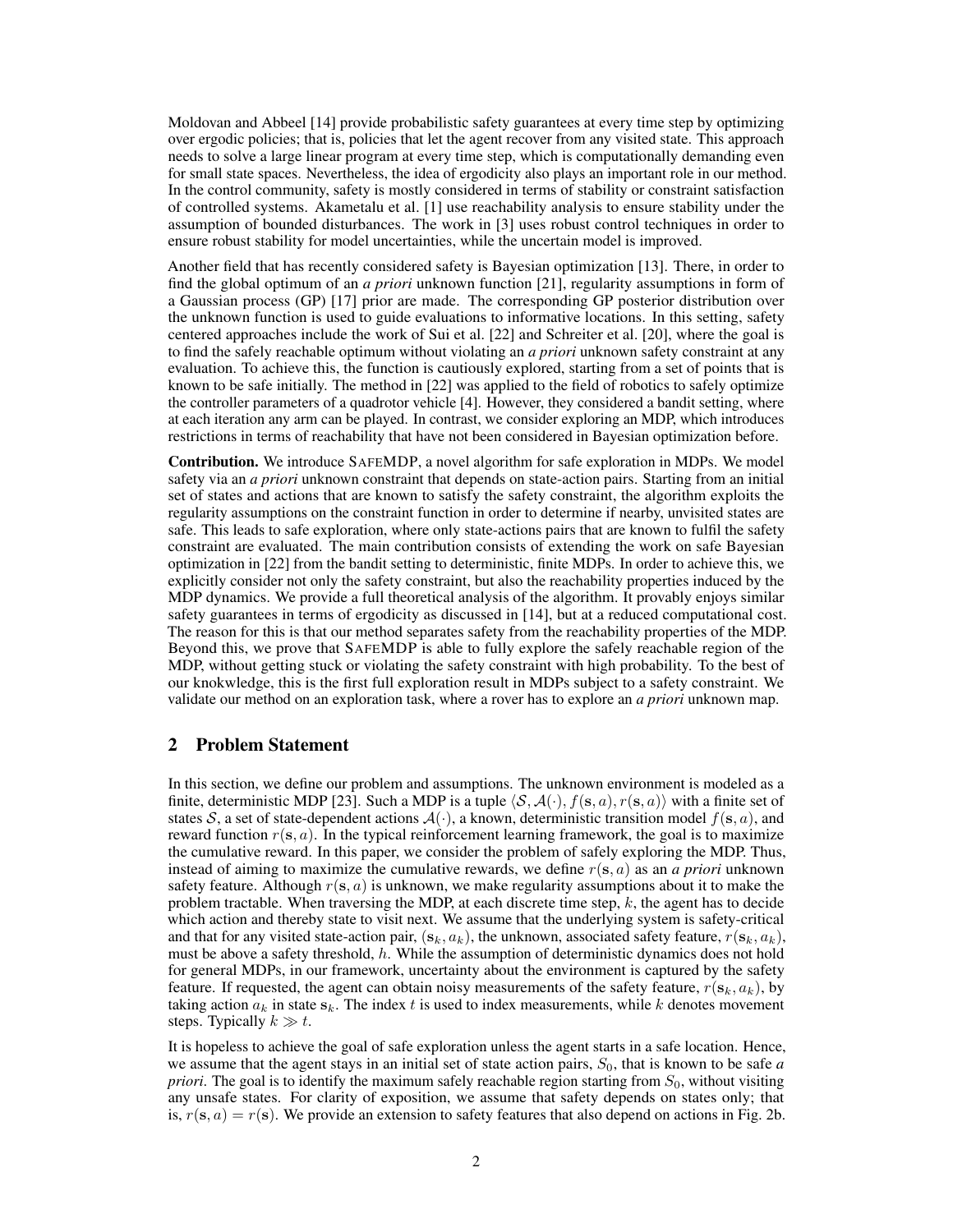

<span id="page-2-1"></span>Figure 1: Illustration of the set operators with  $\overline{S} = \{\overline{s}_1, \overline{s}_2\}$ . The set  $S = \{s\}$  can be reached from  $\overline{s}_2$ in one step and from  $\bar{s}_1$  in two steps, while only the state  $\bar{s}_1$  can be reached from s. Visiting  $\bar{s}_1$  is safe; that is, it is above the safety threshold, is reachable, and there exists a safe return path through  $s_2$ .

Assumptions on the reward function Ensuring that all visited states are safe without any prior knowledge about the safety feature is an impossible task (e.g., if the safety feature is discontinuous). However, many practical safety features exhibit some regularity, where similar states will lead to similar values of r.

In the following, we assume that S is endowed with a positive definite kernel function  $k(\cdot, \cdot)$  and that the function  $r(\cdot)$  has bounded norm in the associated Reproducing Kernel Hilbert Space (RKHS) [\[19\]](#page-8-18). The norm induced by the inner product of the RKHS indicates the smoothness of functions with re-spect to the kernel. This assumption allows us to model r as a GP [\[21\]](#page-8-12),  $r(s) \sim \mathcal{GP}(\mu(s), k(s, s'))$ . A GP is a probability distribution over functions that is fully specified by its mean function  $\mu(s)$ and its covariance function  $k(s, s')$ . The randomness expressed by this distribution captures our uncertainty about the environment. We assume  $\mu(s) = 0$  for all  $s \in S$ , without loss of generality. The posterior distribution over  $r(\cdot)$  can be computed analytically, based on t measurements at states  $D_t = \{\mathbf{s}_1, \dots, \mathbf{s}_t\} \subseteq \mathcal{S}$  with measurements,  $\mathbf{y}_t = [r(\mathbf{s}_1) + \omega_1 \dots r(\mathbf{s}_t) + \omega_t]^T$ , that are corrupted by zero-mean Gaussian noise,  $\omega_t \sim \mathcal{N}(0, \sigma^2)$ . The posterior is a  $\mathcal{GP}$ distribution with mean  $\mu_t(s) = k_t(s)^T (K_t + \sigma^2 I)^{-1} y_t$ , variance  $\sigma_t(s) = k_t(s, s)$ , and covariance  $k_t(\mathbf{s}, \mathbf{s}') = k(\mathbf{s}, \mathbf{s}') - \mathbf{k}_t(\mathbf{s})^{\mathrm{T}} (\mathbf{K}_t + \sigma^2 \mathbf{I})^{-1} \mathbf{k}_t(\mathbf{s}')$ , where  $\mathbf{k}_t(\mathbf{s}) = [k(\mathbf{s}_1, \mathbf{s}), \dots, k(\mathbf{s}_t, \mathbf{s})]^{\mathrm{T}}$  and  $\mathbf{K}_t$  is the positive definite kernel matrix,  $[k(\mathbf{s}, \mathbf{s}')]_{\mathbf{s}, \mathbf{s}' \in D_t}$ . The identity matrix is denoted by  $\mathbf{I} \in \mathbb{R}^{t \times t}$ .

We also assume L-Lipschitz continuity of the safety function with respect to some metric  $d(\cdot, \cdot)$  on S. This is guaranteed by many commonly used kernels with high probability [\[21,](#page-8-12) [8\]](#page-8-19).

Goal In this section, we define the goal of safe exploration. In particular, we ask what the best that any algorithm may hope to achieve is. Since we only observe noisy measurements, it is impossible to know the underlying safety function  $r(\cdot)$  exactly after a finite number of measurements. Instead, we consider algorithms that only have knowledge of  $r(\cdot)$  up to some statistical confidence  $\epsilon$ . Based on this confidence within some safe set  $S$ , states with small distance to  $S$  can be classified to satisfy the safety constraint using the Lipschitz continuity of  $r(\cdot)$ . The resulting set of safe states is

<span id="page-2-0"></span>
$$
R_{\epsilon}^{\text{safe}}(S) = S \cup \{ \mathbf{s} \in \mathcal{S} \mid \exists \mathbf{s}' \in S : r(\mathbf{s}') - \epsilon - Ld(\mathbf{s}, \mathbf{s}') \ge h \},\tag{1}
$$

which contains states that can be classified as safe given the information about the states in S. While [\(1\)](#page-2-0) considers the safety constraint, it does not consider any restrictions put in place by the structure of the MDP. In particular, we may not be able to visit every state in  $R_{\epsilon}^{\text{safe}}(S)$  without visiting an unsafe state first. As a result, the agent is further restricted to

$$
R^{\text{reach}}(S) = S \cup \{ \mathbf{s} \in S \mid \exists \mathbf{s}' \in S, a \in \mathcal{A}(\mathbf{s}') : \mathbf{s} = f(\mathbf{s}', a) \},\tag{2}
$$

the set of all states that can be reached starting from the safe set in one step. These states are called the one-step safely reachable states. However, even restricted to this set, the agent may still get stuck in a state without any safe actions. We define

<span id="page-2-2"></span>
$$
R^{\text{ret}}(S,\overline{S}) = \overline{S} \cup \{ \mathbf{s} \in S \mid \exists a \in \mathcal{A}(\mathbf{s}) : f(\mathbf{s}, a) \in \overline{S} \}
$$
(3)

as the set of states that are able to return to a set  $\overline{S}$  through some other set of states, S, in one step. In particular, we care about the ability to return to a certain set through a set of safe states S. Therefore, these are called the one-step safely returnable states. In general, the return routes may require taking more than one action, see Fig. [1.](#page-2-1) The *n*-step returnability operator  $R_n^{\text{ret}}(S, \overline{S}) = R^{\text{ret}}(S, R_{n-1}^{\text{ret}}(S, \overline{S}))$ with  $R_1^{\text{ret}}(S,\overline{S}) = R^{\text{ret}}(S,\overline{S})$  considers these longer return routes by repeatedly applying the return operator,  $R^{\text{ret}}$  in [\(3\)](#page-2-2), *n* times. The limit  $\overline{R}^{\text{ret}}(S, \overline{S}) = \lim_{n \to \infty} R_n^{\text{ret}}(S, \overline{S})$  contains all the states that can reach the set  $\overline{S}$  through an arbitrarily long path in S.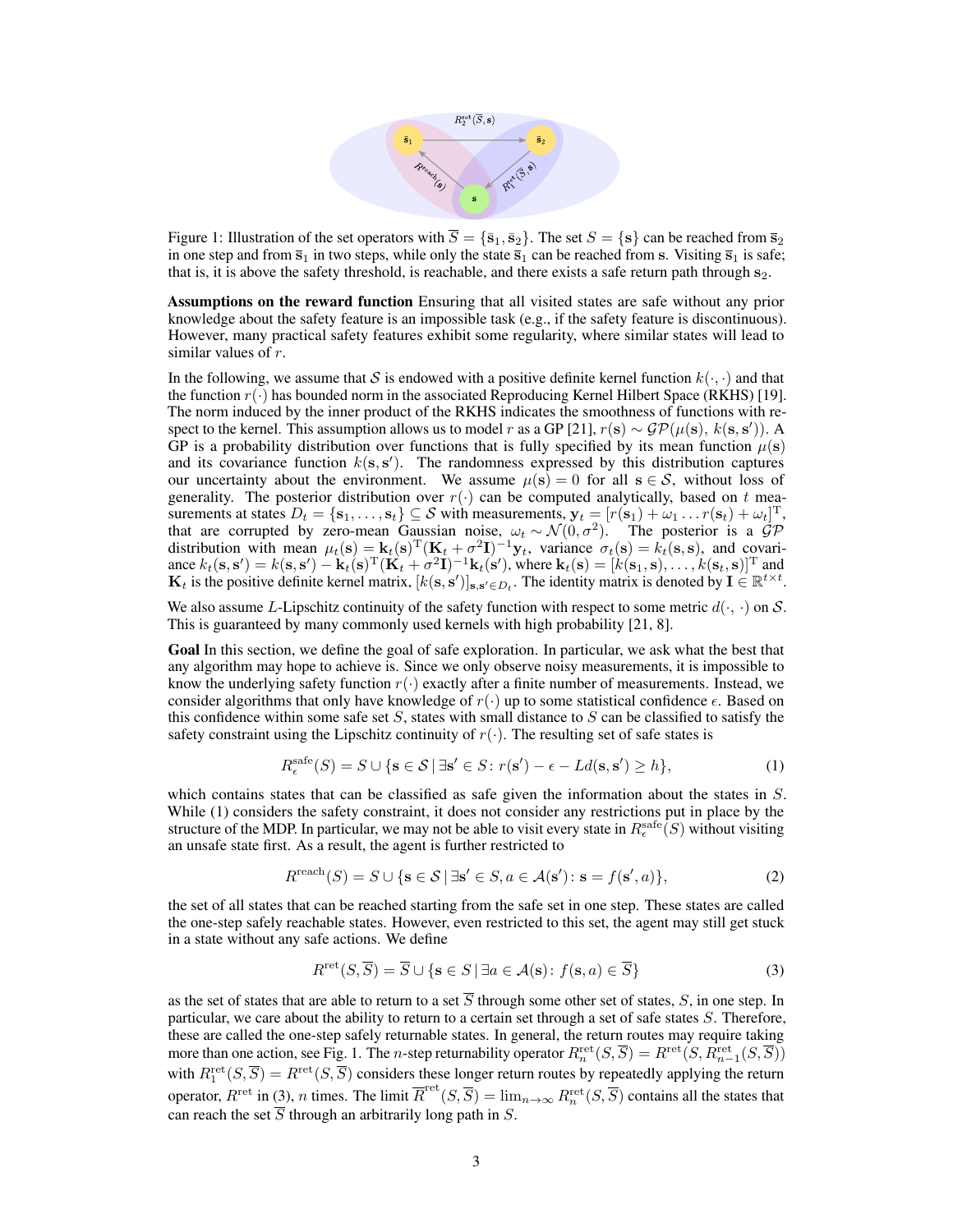#### <span id="page-3-1"></span>Algorithm 1 Safe exploration in MDPs (SafeMDP)

**Inputs:** states S, actions A, transition function  $f(\mathbf{s}, a)$ , kernel  $k(\mathbf{s}, s')$ , Safety threshold h, Lipschitz constant L, Safe seed  $S_0$ .  $C_0(s) \leftarrow [h, \infty)$  for all  $s \in S_0$ for  $t = 1, 2, ...$  do  $S_t \leftarrow {\mathbf{s} \in \mathcal{S} | \exists \mathbf{s'} \in \hat{S}_{t-1} : l_t(\mathbf{s'}) - Ld(\mathbf{s}, \mathbf{s'}) \geq h}$  $\hat{S}_t \leftarrow \{\mathbf{s} \in S_t \mid \, \mathbf{s} \in R^{\text{reach}}(\hat{S}_{t-1}), \, \mathbf{s} \in \overline{R}^{\text{ret}}(S_t, \hat{S}_{t-1})\}$  $G_t \leftarrow {\mathbf{s} \in \hat{S}_t | g_t(\mathbf{s}) > 0}$  $\mathbf{s}_t \leftarrow \operatorname{argmax}_{\mathbf{s} \in G_t} w_t(\mathbf{s})$ Safe Dijkstra in  $S_t$  from  $\mathbf{s}_{t-1}$  to  $\mathbf{s}_t$ Update GP with  $\mathbf{s}_t$  and  $y_t \leftarrow r(\mathbf{s}_t) + \omega_t$ **if**  $G_t = \emptyset$  or  $\max_{\mathbf{s} \in G_t} w_t(\mathbf{s}) \leq \epsilon$  then Break

For safe exploration of MDPs, all of the above are requirements; that is, any state that we may want to visit needs to be safe (satisfy the safety constraint), reachable, and we must be able to return to safe states from this new state. Thus, any algorithm that aims to safely explore an MDP is only allowed to visit states in

<span id="page-3-0"></span>
$$
R_{\epsilon}(S) = R_{\epsilon}^{\text{safe}}(S) \cap R^{\text{reach}}(S) \cap \overline{R}^{\text{ret}}(R_{\epsilon}^{\text{safe}}(S), S), \tag{4}
$$

which is the intersection of the three safety-relevant sets. Given a safe set  $S$  that fulfills the safety requirements,  $\overline{R}^{\text{ret}}(R^{\text{safe}}_{\epsilon}(S), S)$  is the set of states from which we can return to S by only visiting states that can be classified as above the safety threshold. By including it in the definition of  $R_{\epsilon}(S)$ , we avoid the agent getting stuck in a state without an action that leads to another safe state to take.

Given knowledge about the safety feature in S up to  $\epsilon$  accuracy thus allows us to expand the set of safe ergodic states to  $R_{\epsilon}(S)$ . Any algorithm that has the goal of exploring the state space should consequently explore these newly available safe states and gain new knowledge about the safety feature to potentially further enlargen the safe set. The safe set after  $n$  such expansions can be found by repeatedly applying the operator in [\(4\)](#page-3-0):  $R_{\epsilon}^{n}(S) = R_{\epsilon}(R_{\epsilon}^{n-1}(S))$  with  $R_{\epsilon}^{1} = R_{\epsilon}(S)$ . Ultimately, the size of the safe set is bounded by surrounding unsafe states or the number of states in  $S$ . As a result, the biggest set that any algorithm may classify as safe without visiting unsafe states is given by taking the limit,  $\overline{R}_{\epsilon}(S) = \lim_{n \to \infty} R_{\epsilon}^{n}(S)$ .

Thus, given a tolerance level  $\epsilon$  and an initial safe seed set  $S_0$ ,  $R_{\epsilon}(S_0)$  is the set of states that any algorithm may hope to classify as safe. Let  $S_t$  denote the set of states that an algorithm determines to be safe at iteration t. In the following, we will refer to complete, safe exploration whenever an algorithm fulfills  $R_{\epsilon}(S_0) \subseteq \lim_{t\to\infty} S_t \subseteq R_0(S_0)$ ; that is, the algorithm classifies every safely reachable state up to  $\epsilon$  accuracy as safe, without misclassification or visiting unsafe states.

## 3 SAFEMDP Algorithm

We start by giving a high level overview of the method. The SAFEMDP algorithm relies on a GP model of  $r$  to make predictions about the safety feature and uses the predictive uncertainty to guide the safe exploration. In order to guarantee safety, it maintains two sets. The first set,  $S_t$ , contains all states that can be classified as satisfying the safety constraint using the GP posterior, while the second one,  $\hat{S}_t$ , additionally considers the ability to reach points in  $S_t$  and the ability to safely return to the previous safe set,  $\hat{S}_{t-1}$ . The algorithm ensures safety and ergodicity by only visiting states in  $\hat{S}_t$ . In order to expand the safe region, the algorithm visits states in  $G_t \subseteq \hat{S}_t$ , a set of candidate states that, if visited, could expand the safe set. Specifically, the algorithm selects the most uncertain state in  $G_t$ , which is the safe state that we can gain the most information about. We move to this state via the shortest safe path, which is guaranteed to exist (Lemma [2\)](#page-5-0). The algorithm is summarized in Algorithm [1.](#page-3-1)

**Initialization.** The algorithm relies on an initial safe set  $S_0$  as a starting point to explore the MDP. These states must be safe; that is,  $r(s) \geq h$ , for all  $s \in S_0$ . They must also fulfill the reachability and returnability requirements from Sec. [2.](#page-1-0) Consequently, for any two states,  $s, s' \in S_0$ , there must exist a path in  $S_0$  that connects them:  $\mathbf{s}' \in \overline{R}^{\text{ret}}(S_0, \{s\})$ . While this may seem restrictive, the requirement is, for example, fulfilled by a single state with an action that leads back to the same state.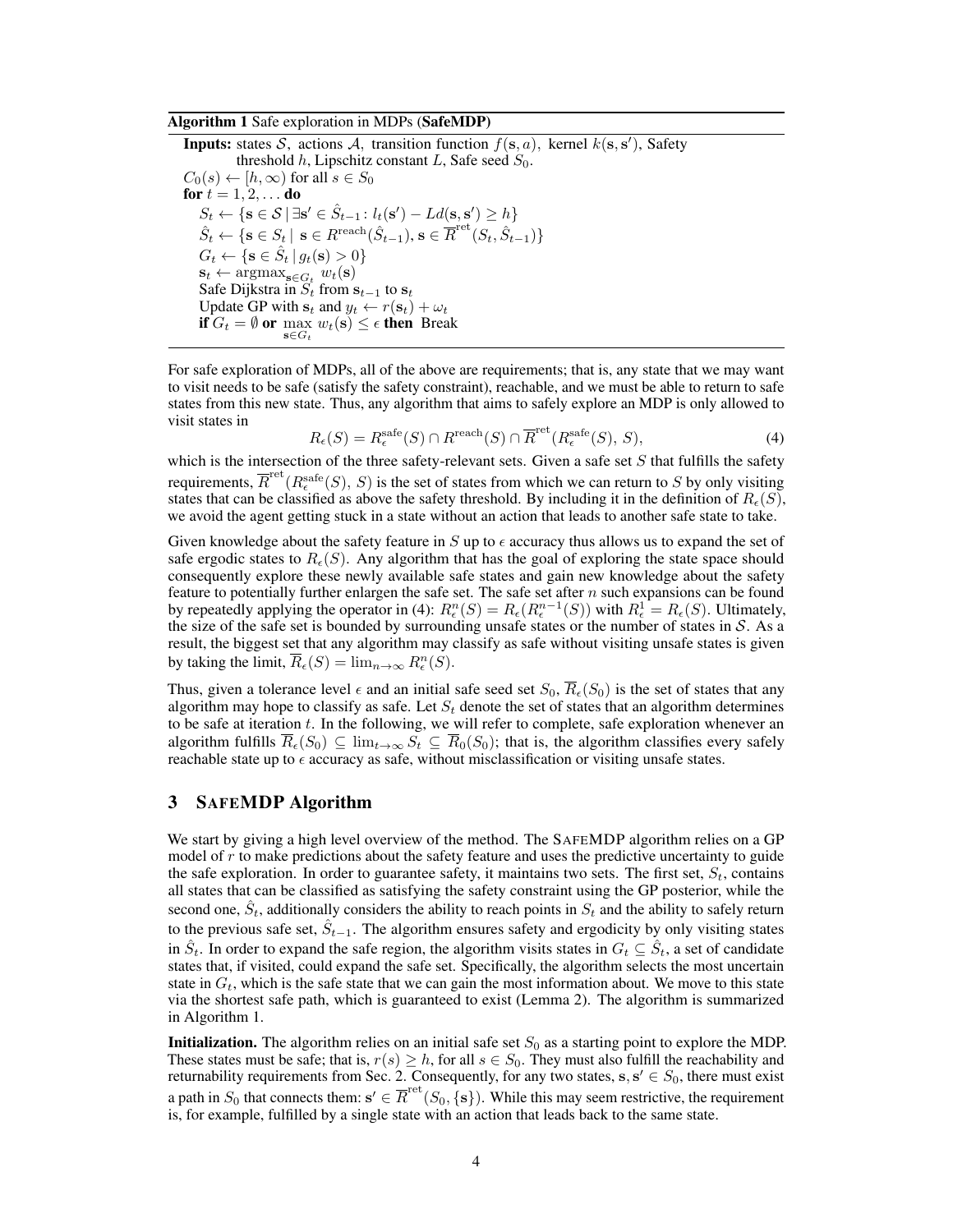<span id="page-4-1"></span>



(a) States are classified as safe (above the safety constraint, dashed line) according to the confidence intervals of the GP model (red bar). States in the green bar can expand the safe set if sampled,  $G_t$ .

<span id="page-4-0"></span>(b) Modified MDP model that is used to encode safety features that depend on actions. In this model, actions lead to abstract action-states  $s_a$ , which only have one available action that leads to  $f(\mathbf{s}, a)$ .

Classification. In order to safely explore the MDP, the algorithm must determine which states are safe without visiting them. The regularity assumptions introduced in Sec. [2](#page-1-0) allow us to model the safety feature as a  $\mathcal{GP}$ , so that we can use the uncertainty estimate of the GP model in order to determine a confidence interval within which the true safety function lies with high probability. For every state s, this confidence interval has the form  $Q_t(\mathbf{s}) = [\mu_{t-1}(\mathbf{s}) \pm \sqrt{\beta_t} \sigma_{t-1}(\mathbf{s})]$ , where  $\beta_t$  is a positive scalar that determines the amplitude of the interval. We discuss how to select  $\beta_t$  in Sec. [4.](#page-5-1)

Rather than defining high probability bounds on the values of  $r(s)$  directly in terms of  $Q_t$ , we consider the intersection of the sets  $Q_t$  up to iteration t,  $C_t(\mathbf{s}) = Q_t(\mathbf{s}) \cap C_{t-1}(\mathbf{s})$  with  $C_0(\mathbf{s}) = [h, \infty]$  for safe states  $s \in S_0$  and  $C_0(s) = \mathbb{R}$  otherwise. This choice ensures that set of states that we classify as safe does not shrink over iterations and is justified by the selection of  $\beta_t$  in Sec. [4.](#page-5-1) Based on these confidence intervals, we define a lower bound,  $l_t(s) = \min C_t(s)$ , and upper bound,  $u_t(s) = \max C_t(s)$ , on the values that the safety features  $r(s)$  are likely to take based on the data obtained up to iteration t. Based on these lower bounds, we define

$$
S_t = \left\{ \mathbf{s} \in \mathcal{S} \, | \, \exists \mathbf{s}' \in \hat{S}_{t-1} : l_t(\mathbf{s}') - Ld(\mathbf{s}, \mathbf{s}') \ge h \right\} \tag{5}
$$

as the set of states that fulfill the safety constraint on  $r$  with high probability by using the Lipschitz constant to generalize beyond the current safe set. Based on this classification, the set of ergodic safe states is the set of states that achieve the safety threshold and, additionally, fulfill the reachability and returnability properties discussed in Sec. [2:](#page-1-0)

$$
\hat{S}_t = \left\{ \mathbf{s} \in S_t \, | \, \mathbf{s} \in R^{\text{reach}}(\hat{S}_{t-1}) \cap \overline{R}^{\text{ret}}(S_t, \hat{S}_{t-1}) \right\}.
$$
 (6)

Expanders. With the set of safe states defined, the task of the algorithm is to identify and explore states that might expand the set of states that can be classified as safe. We use the uncertainty estimate in the GP in order to define an optimistic set of expanders,

$$
G_t = \{ \mathbf{s} \in \hat{S}_t \, | \, g_t(\mathbf{s}) > 0 \},\tag{7}
$$

where  $g_t(\mathbf{s}) = |\{\mathbf{s}' \in \mathcal{S} \setminus S_t | u_t(\mathbf{s}) - Ld(\mathbf{s}, \mathbf{s}') \ge h\}|$ . The function  $g_t(\mathbf{s})$  is positive whenever an optimistic measurement at s, equal to the upper confidence bound,  $u_t(s)$ , would allow us to determine that a previously unsafe state indeed has value  $r(s')$  above the safety threshold. Intuitively, sampling s might lead to the expansion of  $S_t$  and thereby  $\hat{S}_t$ . The set  $G_t$  explicitly considers the expansion of the safe set as exploration goal, see Fig. [2a](#page-4-1) for a graphical illustration of the set.

Sampling and shortest safe path. The remaining part of the algorithm is concerned with selecting safe states to evaluate and finding a safe path in the MDP that leads towards them. The goal is to visit states that allow the safe set to expand as quickly as possible, so that we do not waste resources when exploring the MDP. We use the GP posterior uncertainty about the states in  $G_t$  in order to make this choice. At each iteration  $t$ , we select as next target sample the state with the highest variance in  $G_t$ ,  $s_t = \text{argmax}_{s \in G_t} w_t(s)$ , where  $w_t(s) = u_t(s) - l_t(s)$ . This choice is justified, because while all points in  $G_t$  are safe and can potentially enlarge the safe set, based on one noisy sample we can gain the most information from the state that we are the most uncertain about. This design choice maximizes the knowledge acquired with every sample but can lead to long paths between measurements within the safe region. Given  $s_t$ , we use Dijkstra's algorithm within the set  $\hat{S}_t$  in order to find the shortest safe path to the target from the current state,  $s_{t-1}$ . Since we require reachability and returnability for all safe states, such a path is guaranteed to exist. We terminate the algorithm when we reach the desired accuracy; that is,  $\arg \max_{\mathbf{s} \in G_t} w_t(\mathbf{s}) \leq \epsilon$ .

Action-dependent safety. So far, we have considered safety features that only depend on the states,  $r(s)$ . In general, safety can also depend on the actions,  $r(s, a)$ . In this section, we introduce a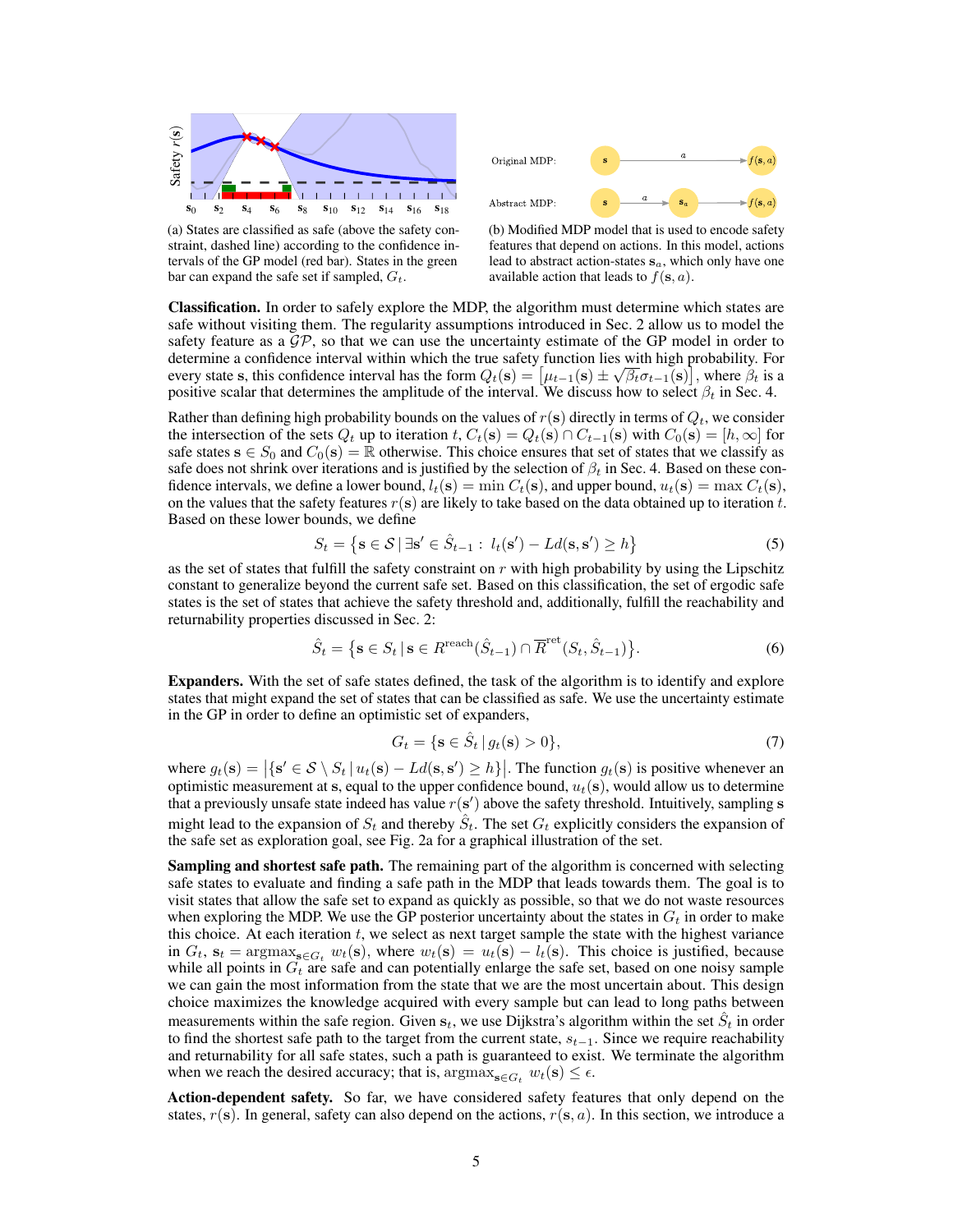modified MDP that captures these dependencies without modifying the algorithm. The modified MDP is equivalent to the original one in terms of dynamics,  $f(s, a)$ . However, we introduce additional action-states  $s_a$  for each action in the original MDP. When we start in a state s and take action a, we first transition to the corresponding action-state and from there transition to  $f(s, a)$  deterministically. This model is illustrated in Fig. [2b.](#page-4-0) Safety features that depend on action-states,  $s_a$ , are equivalent to action-dependent safety features. The SAFEMDP algorithm can be used on this modified MDP without modification. See the experiments in Sec. [5](#page-6-0) for an example.

### <span id="page-5-1"></span>4 Theoretical Results

The safety and exploration aspects of the algorithm that we presented in the previous section rely on the correctness of the confidence intervals  $C_t(s)$ . In particular, they require that the true value of the safety feature,  $r(s)$ , lies within  $C_t(s)$  with high probability for all  $s \in S$  and all iterations  $t > 0$ . Furthermore, these confidence intervals have to shrink sufficiently fast over time. The probability of r taking values within the confidence intervals depends on the scaling factor  $\beta_t$ . This scaling factor trades off conservativeness in the exploration for the probability of unsafe states being visited. Appropriate selection of  $\beta_t$  has been studied by Srinivas et al. [\[21\]](#page-8-12) in the multi-armed bandit setting. Even though our framework is different, their setting can be applied to our case. We choose,

<span id="page-5-2"></span>
$$
\beta_t = 2B + 300\gamma_t \log^3(t/\delta),\tag{8}
$$

where B is the bound on the RKHS norm of the function  $r(\cdot)$ ,  $\delta$  is the probability of visiting unsafe states, and  $\gamma_t$  is the maximum mutual information that can be gained about  $r(\cdot)$  from t noisy observations; that is,  $\gamma_t = \max_{|A| \leq t} I(r, y_A)$ . The information capacity  $\gamma_t$  has a sublinear dependence on t for many commonly used kernels [\[21\]](#page-8-12). The choice of  $\beta_t$  in [\(8\)](#page-5-2) is justified by the following Lemma, which follows from [\[21,](#page-8-12) Theorem 6]:

<span id="page-5-4"></span>**Lemma 1.** Assume that  $||r||_k^2 \leq B$ , and that the noise  $\omega_t$  is zero-mean conditioned on the history, *as well as uniformly bounded by* σ *for all* t > 0*. If* β<sup>t</sup> *is chosen as in* [\(8\)](#page-5-2)*, then, for all* t > 0 *and all*  $s \in S$ *, it holds with probability at least*  $1 - \delta$  *that*  $r(s) \in C_t(s)$ *.* 

This Lemma states that, for  $\beta_t$  as in [\(8\)](#page-5-2), the safety function  $r(s)$  takes values within the confidence intervals  $C(s)$  with high probability. Now we show that the the safe shortest path problem has always a solution:

<span id="page-5-0"></span>**Lemma 2.** Assume that  $S_0 \neq \emptyset$  and that for all states,  $s, s' \in S_0$ ,  $s \in \overline{R}^{\text{ret}}(S_0, \{s'\})$ . Then, when using Algorithm [1](#page-3-1) under the assumptions in Theorem [1,](#page-5-3) for all  $t > 0$  and for all states,  $s, s' \in \hat{S}_t$ ,  $\mathbf{s} \in \overline{R}^{\rm ret}(S_t,\{\mathbf{s}'\}).$ 

This lemma states that, given an initial safe set that fulfills the initialization requirements, we can always find a policy that drives us from any state in  $\hat{S}_t$  to any other state in  $\hat{S}_t$  without leaving the set of safe states,  $S_t$ . Lemmas [1](#page-5-4) and [2](#page-5-0) have a key role in ensuring safety during exploration and, thus, in our main theoretical result:

<span id="page-5-3"></span>**Theorem [1](#page-5-4).** Assume that  $r(\cdot)$  is L-Lipschitz continuous and that the assumptions of Lemma 1 *hold.* Also, assume that  $S_0 \neq \emptyset$ ,  $r(s) \geq h$  for all  $s \in S_0$ , and that for any two states,  $s, s' \in S_0$ ,  $\mathbf{s}' \in \overline{R}^{\text{ret}}(S_0,\{\mathbf{s}\})$ . Choose  $\beta_t$  as in [\(8\)](#page-5-2). Then, with probability at least  $1-\delta$ , we have  $r(\mathbf{s}) \geq h$  for *any* **s** along any state trajectory induced by Algorithm [1](#page-3-1) on an MDP with transition function  $f(\mathbf{s}, a)$ . *Moreover, let*  $t^*$  *be the smallest integer such that*  $\frac{t^*}{\beta_{t^*}\gamma_{t^*}} \ge \frac{C |\overline{R}_0(S_0)|}{\epsilon^2}$ , with  $C = 8/\log(1 + \sigma^{-2})$ . Then there exists a  $t_0\le t^*$  such that, with probability at least  $1-\delta$ ,  $\overline R_\epsilon(S_0)\subseteq \hat S_{t_0}\subseteq \overline R_0(S_0).$ 

Theorem [1](#page-5-3) states that Algorithm [1](#page-3-1) performs safe and complete exploration of the state space; that is, it explores the maximum reachable safe set without visiting unsafe states. Moreover, for any desired accuracy  $\epsilon$  and probability of failure  $\delta$ , the safely reachable region can be found within a finite number of observations. This bound depends on the information capacity  $\gamma_t$ , which in turn depends on the kernel. If the safety feature is allowed to change rapidly across states, the information capacity will be larger than if the safety feature was smooth. Intuitively, the less prior knowledge the kernel encodes, the more careful we have to be when exploring the MDP, which requires more measurements.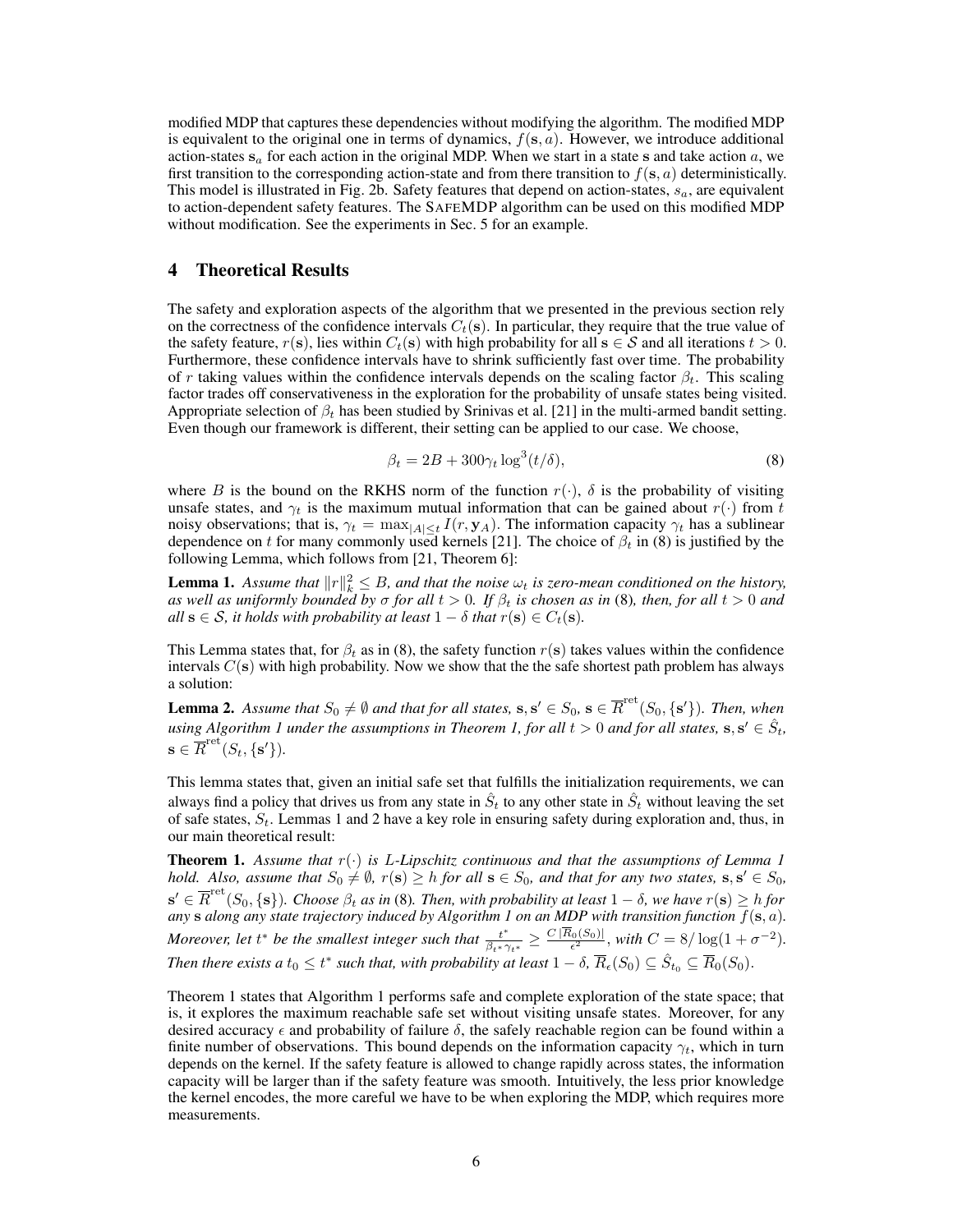# <span id="page-6-0"></span>5 Experiments

In this section, we demonstrate Algorithm [1](#page-3-1) on an exploration task. We consider the setting in [\[14\]](#page-8-8), the exploration of the surface of Mars with a rover. The code for the experiments is available at [http://github.com/befelix/SafeMDP.](http://github.com/befelix/SafeMDP)

For space exploration, communication delays between the rover and the operator on Earth can be prohibitive. Thus, it is important that the robot can act autonomously and explore the environment without risking unsafe behavior. For the experiment, we consider the *Mars Science Laboratory* (MSL) [\[11\]](#page-8-20), a rover deployed on Mars. Due to communication delays, the MSL can travel 20 meters before it can obtain new instructions from an operator. It can climb a maximum slope of 30° [\[15,](#page-8-21) Sec. 2.1.3]. In our experiments we use digital terrain models of the surface of Mars from the *High Resolution Imaging Science Experiment* (HiRISE), which have a resolution of one meter [\[12\]](#page-8-22).

As opposed to the experiments considered in [\[14\]](#page-8-8), we do not have to subsample or smoothen the data in order to achieve good exploration results. This is due to the flexibility of the GP framework that considers noisy measurements. Therefore, every state in the MDP represents a  $d \times d$  square area with  $d = 1$  m, as opposed to  $d = 20$  m in [\[14\]](#page-8-8).

At every state, the agent can take one of four actions: *up*, *down*, *left*, and *right*. If the rover attempts to climb a slope that is steeper than 30°, it fails and may be damaged. Otherwise it moves deterministically to the desired neighboring state. In this setting, we define safety over state transitions by using the extension introduced in Fig. [2b.](#page-4-0) The safety feature over the transition from s to s' is defined in terms of height difference between the two states,  $H(s) - H(s')$ . Given the maximum slope of  $\alpha = 30^{\circ}$  that the rover can climb, the safety threshold is set at a conservative  $h = -d \tan(25^{\circ})$ . This encodes that it is unsafe for the robot to climb hills that are too steep. In particular, while the MDP dynamics assume that Mars is flat and every state can be reached, the safety constraint depends on the *a priori* unknown heights. Therefore, under the prior belief, it is unknown which transitions are safe.

We model the height distribution,  $H(s)$ , as a GP with a Matérn kernel with  $\nu = 5/2$ . Due to the limitation on the grid resolution, tuning of the hyperparameters is necessary to achieve both safety and satisfactory exploration results. With a finer resolution, more cautious hyperparameters would also be able to generalize to neighbouring states. The lengthscales are set to 14.5 m and the prior standard deviation of heights is 10 m. We assume a noise standard deviation of 0.075 m. Since the safety feature of each state transition is a linear combination of heights, the GP model of the heights induces a GP model over the differences of heights, which we use to classify whether state transitions fulfill the safety constraint. In particular, the safety depends on the direction of travel, that is, going downhill is possible, while going uphill might be unsafe.

Following the recommendations in [\[22\]](#page-8-14), in our experiments we use the GP confidence intervals  $Q_t(s)$  directly to determine the safe set  $S_t$ . As a result, the Lipschitz constant is only used to determine expanders in  $G$ . Guaranteeing safe exploration with high probability over multiple steps leads to conservative behavior, as every step beyond the set that is known to be safe decreases the 'probability budget' for failure. In order to demonstrate that safety can be achieved empirically using less conservative parameters than those suggested by Theorem [1,](#page-5-3) we fix  $\beta_t$  to a constant value,  $\beta_t = 2$ ,  $\forall t \geq 0$ . This choice aims to guarantee safety per iteration rather than jointly over all the iterations. The same assumption is used in [\[14\]](#page-8-8).

We compare our algorithm to several baselines. The first one considers both the safety threshold and the ergodicity requirements but neglects the expanders. In this setting, the agent samples the most uncertain safe state transaction, which corresponds to the safe Bayesian optimization framework in [\[20\]](#page-8-15). We expect the exploration to be safe, but less efficient than our approach. The second baseline considers the safety threshold, but does not consider ergodicity requirements. In this setting, we expect the rover's behavior to fulfill the safety constraint and to never attempt to climb steep slopes, but it may get stuck in states without safe actions. The third method uses the unconstrained Bayesian optimization framework in order to explore new states, without safety requirements. In this setting, the agent tries to obtain measurements from the most uncertain state transition over the entire space, rather than restricting itself to the safe set. In this case, the rover can easily get stuck and may also incur failures by attempting to climb steep slopes. Last, we consider a random exploration strategy, which is similar to the  $\epsilon$ -greedy exploration strategies that are widely used in reinforcement learning.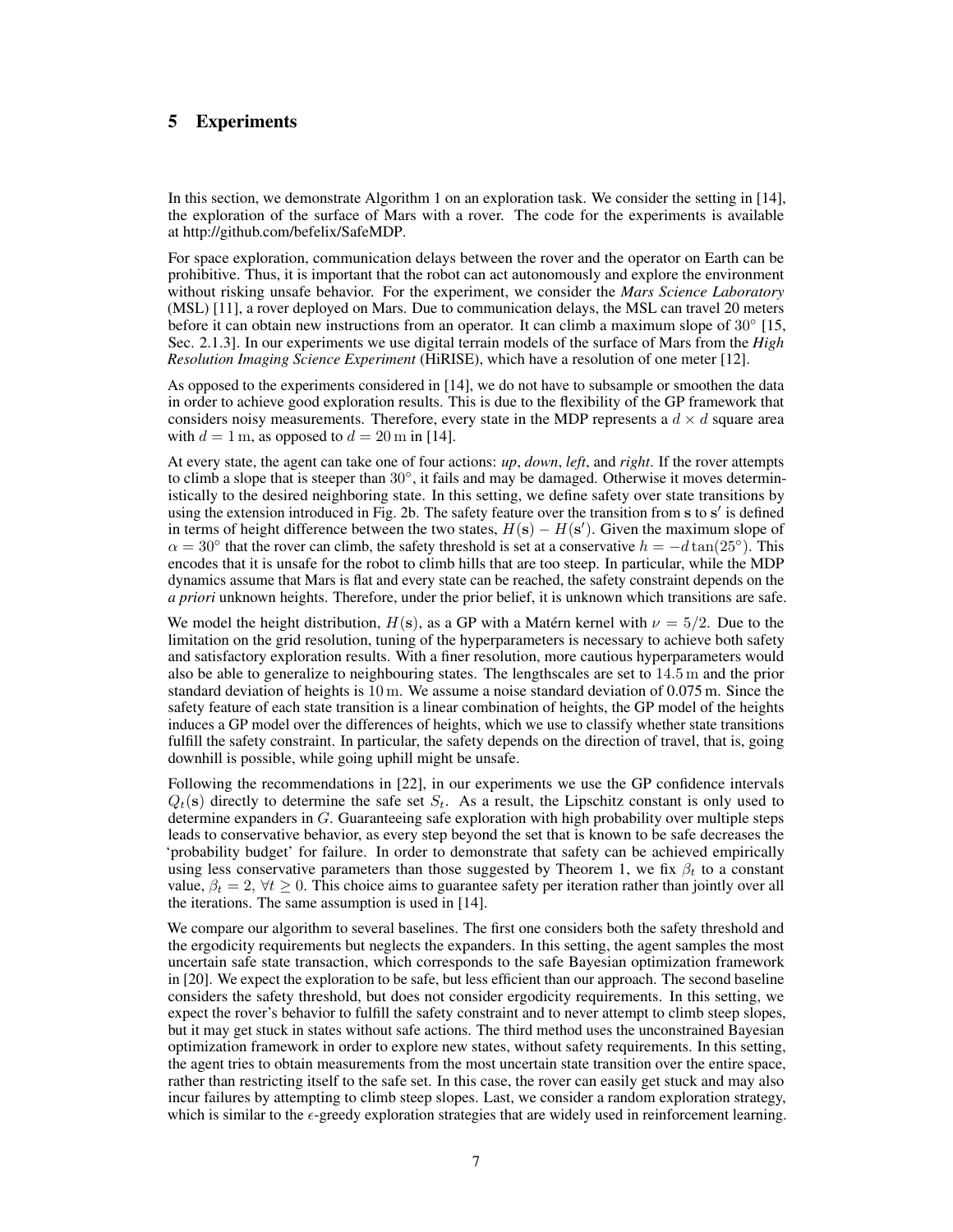<span id="page-7-4"></span><span id="page-7-3"></span><span id="page-7-2"></span>

<span id="page-7-1"></span><span id="page-7-0"></span>Figure 2: Comparison of different exploration schemes. The background color shows the real altitude of the terrain. All algorithms are run for 525 iterations, or until the first unsafe action is attempted. The saturated color indicates the region that each strategy is able to explore. The baselines get stuck in the crater in the bottom-right corner or fail to explore, while Algorithm [1](#page-3-1) manages to safely explore the unknown environment. See the statistics in Fig. [2f.](#page-7-0)

We compare these baselines over an 120 by 70 meters area at  $-30.6^{\circ}$  latitude and 202.2° longitude. We set the accuracy  $\epsilon = \sigma_n \beta$ . The resulting exploration behaviors can be seen in Fig. [2.](#page-7-1) The rover starts in the center-top part of the plot, a relatively planar area. In the top-right corner there is a hill that the rover cannot climb, while in the bottom-right corner there is a crater that, once entered, the rover cannot leave. The safe behavior that we expect is to explore the planar area, without moving into the crater or attempting to climb the hill. We run all algorithms for 525 iterations or until the first unsafe action is attempted. It can be seen in Fig. [2e](#page-7-2) that our method explores the safe area that surrounds the crater, without attempting to move inside. While some state-action pairs closer to the crater are also safe, the GP model would require more data to classify them as safe with the necessary confidence. In contrast, the baselines perform significantly worse. The baseline that does not ensure the ability to return to the safe set (non-ergodic) can be seen in Fig. [2a.](#page-4-1) It does not explore the area, because it quickly reaches a state without a safe path to the next target sample. Our approach avoids these situations explicitly. The unsafe exploration baseline in Fig. [2b](#page-4-0) considers ergodicity, but concludes that every state is reachable according to the MDP model. Consequently, it follows a path that crosses the boundary of the crater and eventually evaluates an unsafe action. Overall, it is not enough to consider only ergodicity or only safety, in order to solve the safe exploration problem. The random exploration in Fig. [2c](#page-7-3) attempts an unsafe action after some exploration. In contrast, Algorithm [1](#page-3-1) manages to safely explore a large part of the unknown environment. Running the algorithm without considering expanders leads to the behavior in Fig. [2d,](#page-7-4) which is safe, but only manages to explore a small subset of the safely reachable area within the same number of iterations in which Algorithm [1](#page-3-1) explores over 80% of it. The results are summarized in Table [2f.](#page-7-0)

# 6 Conclusion

We presented SAFEMDP, an algorithm to safely explore *a priori* unknown environments. We used a Gaussian process to model the safety constraints, which allows the algorithm to reason about the safety of state-action pairs before visiting them. An important aspect of the algorithm is that it considers the transition dynamics of the MDP in order to ensure that there is a safe return route before visiting states. We proved that the algorithm is capable of exploring the full safely reachable region with few measurements, and demonstrated its practicality and performance in experiments.

Acknowledgement. This research was partially supported by the Max Planck ETH Center for Learning Systems and SNSF grant 200020\_159557.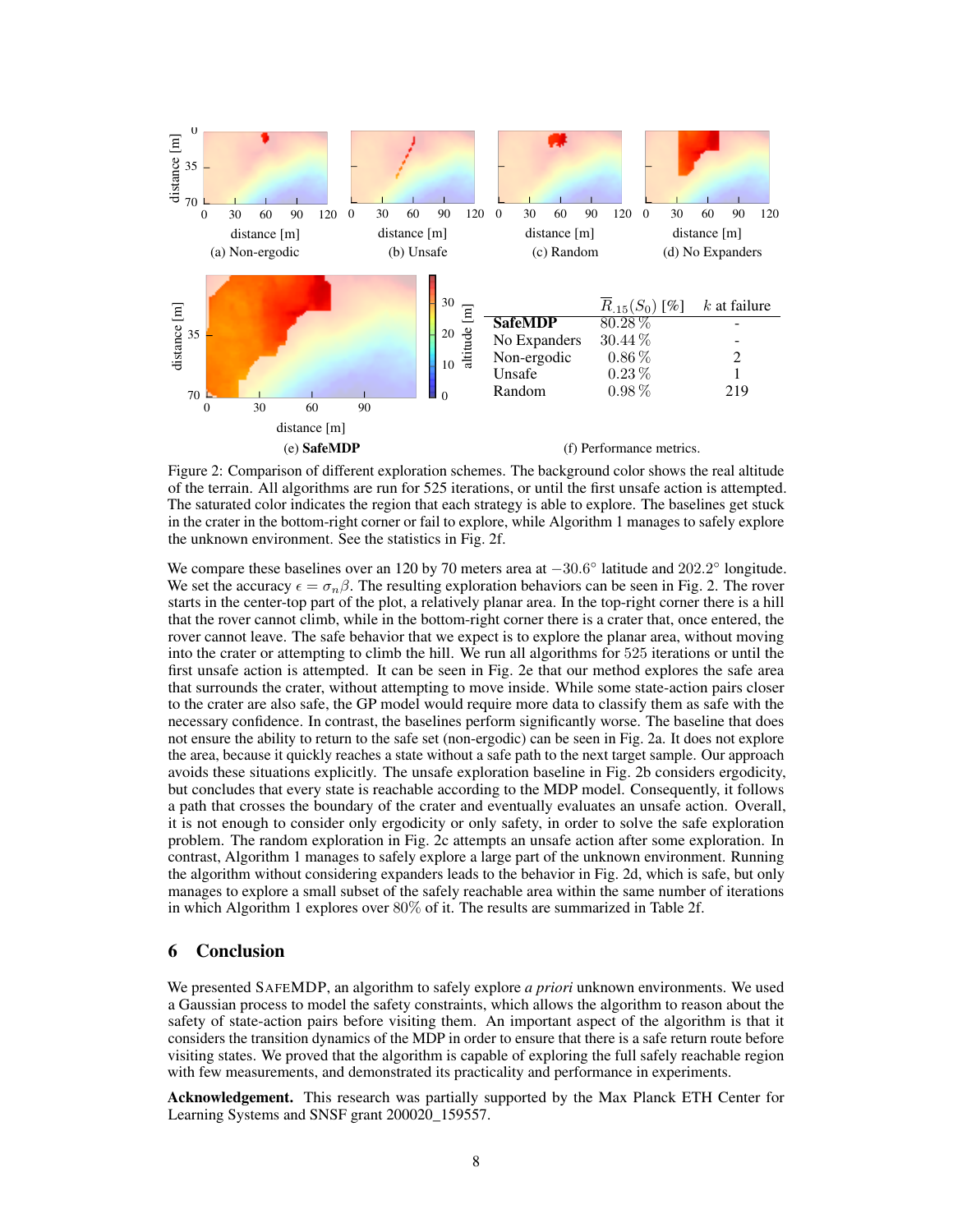## References

- <span id="page-8-9"></span>[1] Anayo K. Akametalu, Shahab Kaynama, Jaime F. Fisac, Melanie N. Zeilinger, Jeremy H. Gillula, and Claire J. Tomlin. Reachability-based safe learning with Gaussian processes. In *Proc. of the IEEE Conference on Decision and Control (CDC)*, pages 1424–1431, 2014.
- <span id="page-8-1"></span>[2] Brenna D. Argall, Sonia Chernova, Manuela Veloso, and Brett Browning. A survey of robot learning from demonstration. *Robotics and Autonomous Systems*, 57(5):469–483, 2009.
- <span id="page-8-10"></span>[3] Felix Berkenkamp and Angela P. Schoellig. Safe and robust learning control with Gaussian processes. In *Proc. of the European Control Conference (ECC)*, pages 2501–2506, 2015.
- <span id="page-8-16"></span>[4] Felix Berkenkamp, Angela P. Schoellig, and Andreas Krause. Safe controller optimization for quadrotors with Gaussian processes. In *Proc. of the IEEE International Conference on Robotics and Automation (ICRA)*, 2016.
- <span id="page-8-4"></span>[5] Stefano P. Coraluppi and Steven I. Marcus. Risk-sensitive and minimax control of discrete-time, finite-state Markov decision processes. *Automatica*, 35(2):301–309, 1999.
- <span id="page-8-6"></span>[6] Javier Garcia and Fernando Fernández. Safe exploration of state and action spaces in reinforcement learning. *Journal of Artificial Intelligence Research*, pages 515–564, 2012.
- <span id="page-8-5"></span>[7] Peter Geibel and Fritz Wysotzki. Risk-sensitive reinforcement learning applied to control under constraints. *Journal of Artificial Intelligence Research (JAIR)*, 24:81–108, 2005.
- <span id="page-8-19"></span>[8] Subhashis Ghosal and Anindya Roy. Posterior consistency of Gaussian process prior for nonparametric binary regression. *The Annals of Statistics*, 34(5):2413–2429, 2006.
- <span id="page-8-7"></span>[9] Alexander Hans, Daniel Schneegaß, Anton Maximilian Schäfer, and Steffen Udluft. Safe exploration for reinforcement learning. In *Proc. of the European Symposium on Artificial Neural Networks (ESANN)*, pages 143–148, 2008.
- <span id="page-8-0"></span>[10] Jens Kober, J. Andrew Bagnell, and Jan Peters. Reinforcement learning in robotics: a survey. *The International Journal of Robotics Research*, 32(11):1238–1274, 2013.
- <span id="page-8-20"></span>[11] Mary Kae Lockwood. Introduction: Mars Science Laboratory: The Next Generation of Mars Landers. *Journal of Spacecraft and Rockets*, 43(2):257–257, 2006.
- <span id="page-8-22"></span>[12] Alfred S. McEwen, Eric M. Eliason, James W. Bergstrom, Nathan T. Bridges, Candice J. Hansen, W. Alan Delamere, John A. Grant, Virginia C. Gulick, Kenneth E. Herkenhoff, Laszlo Keszthelyi, Randolph L. Kirk, Michael T. Mellon, Steven W. Squyres, Nicolas Thomas, and Catherine M. Weitz. Mars Reconnaissance Orbiter's High Resolution Imaging Science Experiment (HiRISE). *Journal of Geophysical Research: Planets*, 112(E5):E05S02, 2007.
- <span id="page-8-11"></span>[13] Jonas Mockus. *Bayesian Approach to Global Optimization*, volume 37 of *Mathematics and Its Applications*. Springer Netherlands, 1989.
- <span id="page-8-8"></span>[14] Teodor Mihai Moldovan and Pieter Abbeel. Safe exploration in Markov decision processes. In *Proc. of the International Conference on Machine Learning (ICML)*, pages 1711–1718, 2012.
- <span id="page-8-21"></span>[15] MSL. MSL Landing Site Selection User's Guide to Engineering Constraints, 2007. URL [http://marsoweb.](http://marsoweb.nas.nasa.gov/landingsites/msl/memoranda/MSL_Eng_User_Guide_v4.5.1.pdf) [nas.nasa.gov/landingsites/msl/memoranda/MSL\\_Eng\\_User\\_Guide\\_v4.5.1.pdf.](http://marsoweb.nas.nasa.gov/landingsites/msl/memoranda/MSL_Eng_User_Guide_v4.5.1.pdf)
- <span id="page-8-3"></span>[16] Martin Pecka and Tomas Svoboda. Safe exploration techniques for reinforcement learning – an overview. In *Modelling and Simulation for Autonomous Systems*, pages 357–375. Springer, 2014.
- <span id="page-8-13"></span>[17] Carl Edward Rasmussen and Christopher K. I. Williams. *Gaussian processes for machine learning*. Adaptive computation and machine learning. MIT Press, 2006.
- <span id="page-8-2"></span>[18] Stefan Schaal and Christopher Atkeson. Learning Control in Robotics. *IEEE Robotics & Automation Magazine*, 17(2):20–29, 2010.
- <span id="page-8-18"></span>[19] Bernhard Schölkopf and Alexander J. Smola. *Learning with Kernels: Support Vector Machines, Regularization, Optimization, and Beyond*. MIT Press, 2002.
- <span id="page-8-15"></span>[20] Jens Schreiter, Duy Nguyen-Tuong, Mona Eberts, Bastian Bischoff, Heiner Markert, and Marc Toussaint. Safe exploration for active learning with Gaussian processes. In *Proc. of the European Conference on Machine Learning (ECML)*, volume 9284, pages 133–149, 2015.
- <span id="page-8-12"></span>[21] Niranjan Srinivas, Andreas Krause, Sham M. Kakade, and Matthias Seeger. Gaussian process optimization in the bandit setting: no regret and experimental design. In *Proc. of the International Conference on Machine Learning (ICML)*, 2010.
- <span id="page-8-14"></span>[22] Yanan Sui, Alkis Gotovos, Joel Burdick, and Andreas Krause. Safe exploration for optimization with Gaussian processes. In *Proc. of the International Conference on Machine Learning (ICML)*, pages 997–1005, 2015.
- <span id="page-8-17"></span>[23] Richard S. Sutton and Andrew G. Barto. *Reinforcement learning: an introduction*. Adaptive computation and machine learning. MIT Press, 1998.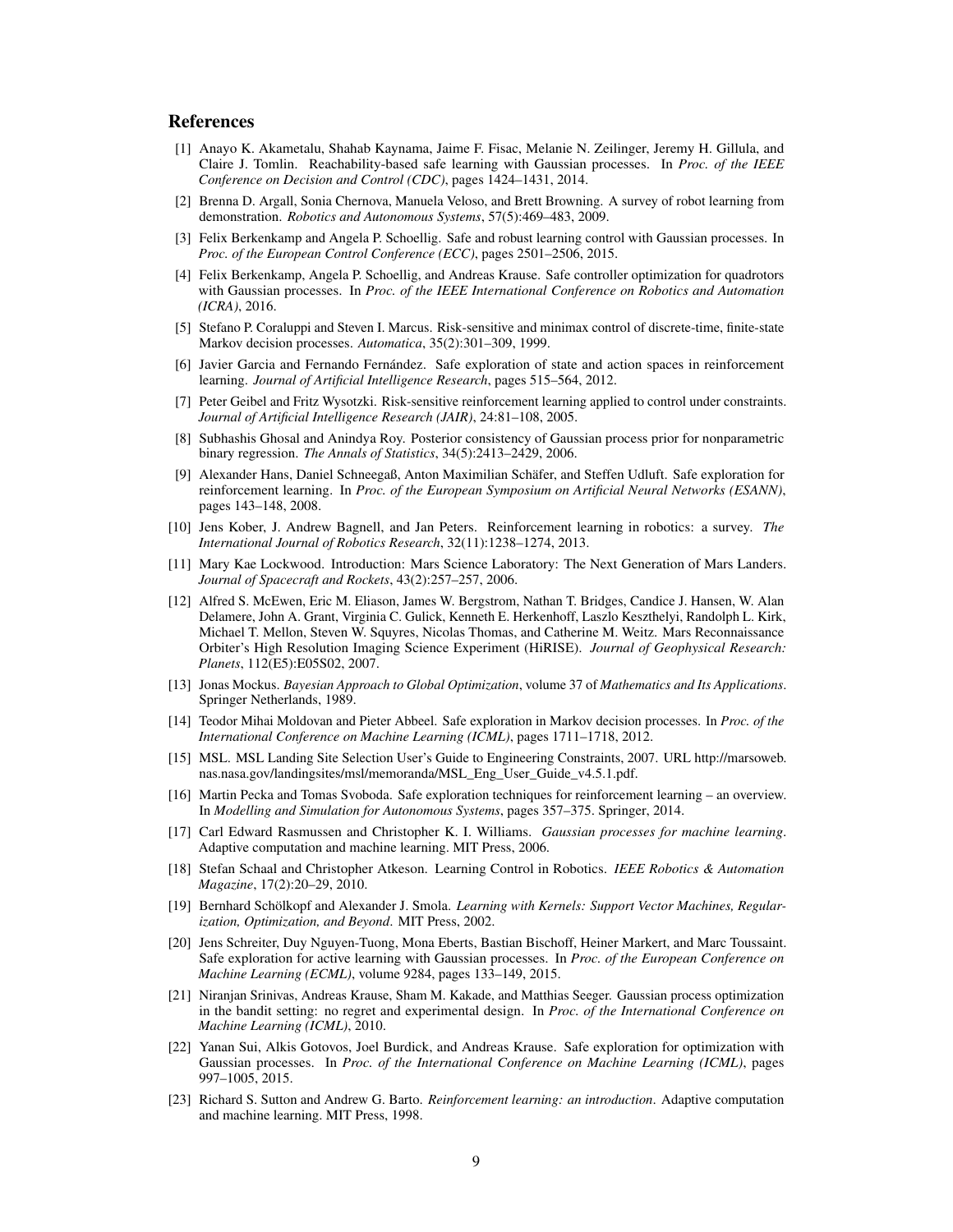## A Preliminary lemmas

<span id="page-9-2"></span>**Lemma 3.** ∀s ∈ S,  $u_{t+1}(s) \le u_t(s)$ ,  $l_{t+1}(s) \ge l_t(s)$ ,  $w_{t+1}(s) \le w_t(s)$ .

*Proof.* This lemma follows directly from the definitions of  $u_t(s)$ ,  $l_t(s)$ ,  $w_t(s)$  and  $C_t(s)$ .

 $\Box$ 

**Lemma 4.**  $\forall n \geq 1$ ,  $\mathbf{s} \in R_n^{\text{ret}}(\overline{S}, S) \implies \mathbf{s} \in S \cup \overline{S}$ .

*Proof.* Proof by induction. Consider  $n = 1$ , then  $s \in R^{\text{ret}}(\overline{S}, S) \implies s \in S \cup \overline{S}$  by definition. For the induction step, assume  $s \in R_{n-1}^{\text{ret}}(\overline{S}, S) \implies s \in S \cup \overline{S}$ . Now consider  $s \in R_n^{\text{ret}}(\overline{S}, S)$ . We know that

$$
R_n^{\text{ret}}(\overline{S}, S) = R_{n-1}^{\text{ret}}(\overline{S}, R_{n-1}^{\text{ret}}(\overline{S}, S)),
$$
  
=  $R_{n-1}^{\text{ret}}(\overline{S}, S) \cup \{ \mathbf{s} \in \overline{S} \mid \exists a \in \mathcal{A}(\mathbf{s}): f(\mathbf{s}, a) \in R_{n-1}^{\text{ret}}(\overline{S}, S) \}.$ 

Therefore, since  $s \in R_{n-1}^{\text{ret}}(\overline{S}, S) \implies s \in S \cup \overline{S}$  and  $\overline{S} \subseteq \overline{S} \cup S$ , it follows that  $s \in S \cup \overline{S}$  and the induction step is complete.

<span id="page-9-0"></span>**Lemma 5.**  $\forall n \geq 1$ ,  $\mathbf{s} \in R_n^{\text{ret}}(\overline{S}, S) \iff \exists k, 0 \leq k \leq n$  and  $(a_1, \ldots, a_k)$ , a sequence of k actions, *that induces*  $(\mathbf{s}_0, \mathbf{s}_1, \dots, \mathbf{s}_k)$  *starting at*  $\mathbf{s}_0 = \mathbf{s}$ *, such that*  $\mathbf{s}_i \in \overline{S}$ *,*  $\forall i = 0, \dots, k-1$  *and*  $\mathbf{s}_k \in S$ *.* 

*Proof.* (  $\implies$  ).  $s \in R_n^{\text{ret}}(\overline{S}, S)$  means that either  $s \in R_{n-1}^{\text{ret}}(\overline{S}, S)$  or  $\exists a \in \mathcal{A}(s) : f(s, a) \in$  $R_{n-1}^{\text{ret}}(\overline{S},S)$ . Therefore, we can reach a state in  $R_{n-1}^{\text{ret}}(\overline{S},S)$  taking at most one action. Repeating this procedure *i* times, the system reaches a state in  $R_{n-i}^{\text{ret}}(\overline{S}, S)$  with at most *i* actions. In particular, if we choose  $i = n$ , we prove the agent reaches S with at most n actions. Therefore there is a sequence of actions of length k, with  $0 \le k \le n$ , inducing a state trajectory such that:  $s_0 = s$ ,  $\mathbf{s}_i \in R^{\text{ret}}_{n-i}(\overline{S}, S) \subseteq \overline{S} \cup S$  for every  $i = 0, \ldots, k-1$  and  $\mathbf{s}_k \in S$ .

 $(\iff)$ . Consider  $k = 0$ . This means that  $s \in S \subseteq R_n^{\text{ret}}(\overline{S}, S)$ . In case  $k = 1$  we have that  $s_0 \in \overline{S}$  and that  $f(s_0, a_1) \in S$ . Therefore  $s \in R^{\text{ret}}(\overline{S}, S) \subseteq R_n^{\text{ret}}(\overline{S}, S)$ . For  $k \geq 2$  we know  $s_{k-1} \in \overline{S}$  and  $f(s_{k-1}, a_k) \in S \implies s_{k-1} \in R^{\text{ret}}(\overline{S}, S)$ . Similarly  $s_{k-2} \in \overline{S}$  and  $f(\mathbf{s}_{k-2}, a_{k-1}) = \mathbf{s}_{k-1} \in R^{\text{ret}}(\overline{S}, S) \implies \mathbf{s}_{k-2} \in R^{\text{ret}}_2(\overline{S}, S)$ . For any  $0 \le k \le n$  we can apply this reasoning k times and prove that  $\mathbf{s} \in R_k^{\text{ret}}(\overline{S}, S) \subseteq R_n^{\text{ret}}(\overline{S}, S)$ .

<span id="page-9-1"></span>**Lemma 6.**  $\forall \overline{S}, S \subseteq \mathcal{S}, \forall N \geq |\mathcal{S}|$ ,  $R_N^{\text{ret}}(\overline{S}, S) = R_{N+1}^{\text{ret}}(\overline{S}, S) = \overline{R}^{\text{ret}}(\overline{S}, S)$ 

*Proof.* This is a direct consequence of Lemma [5.](#page-9-0) In fact, Lemma [5](#page-9-0) states that s belongs to  $R_N^{\text{ret}}(\overline{S}, S)$ if and only if there is a path of length at most N starting from s contained in  $\overline{S}$  that drives the system to a state in S. Since we are dealing with a finite MDP, there are  $|S|$  different states. Therefore, if such a path exists it cannot be longer than  $|S|$ .  $\Box$ 

<span id="page-9-4"></span>**Lemma 7.** *Given*  $S \subseteq R \subseteq S$  *and*  $\overline{S} \subseteq \overline{R} \subseteq S$ *, it holds that*  $\overline{R}^{\text{ret}}(\overline{S},S) \subseteq \overline{R}^{\text{ret}}(\overline{R},R)$ *.* 

*Proof.* Let  $\mathbf{s} \in \overline{R}^{\text{ret}}(\overline{S}, S)$ . It follows from Lemmas [5](#page-9-0) and [6](#page-9-1) that there exists a sequence of actions,  $(a_1, \ldots, a_k)$ , with  $0 \leq k \leq |\mathcal{S}|$ , that induces a state trajectory,  $(\mathbf{s}_0, \mathbf{s}_1, \ldots, \mathbf{s}_k)$ , starting at  $\mathbf{s}_0 = \mathbf{s}$ with  $s_i \in \overline{S} \subseteq \overline{R}$ ,  $\forall i = 1, ..., k-1$  and  $s_k \in S \subseteq R$ . Using the  $(\Leftarrow)$  direction of Lemma [5](#page-9-0) and Lemma [6,](#page-9-1) we conclude that  $\mathbf{s} \in \overline{R}^{\text{ret}}(\overline{R}, R)$ .  $\Box$ 

<span id="page-9-3"></span>Lemma 8.  $S \subseteq R \implies R^{\text{reach}}(S) \subseteq R^{\text{reach}}(R)$ .

*Proof.* Consider  $s \in R^{\text{reach}}(S)$ . Then either  $s \in S \subseteq R$  or  $\exists \hat{s} \in S \subseteq R$ ,  $\hat{a} \in \mathcal{A}(\hat{s})$ :  $s = f(\hat{s}, \hat{a})$ , by definition. This implies that  $s \in R^{\text{reach}}(R)$ .  $\Box$ 

<span id="page-9-5"></span>**Lemma 9.** For any  $t \geq 1$ ,  $S_0 \subseteq S_t \subseteq S_{t+1}$  and  $\hat{S}_0 \subseteq \hat{S}_t \subseteq \hat{S}_{t+1}$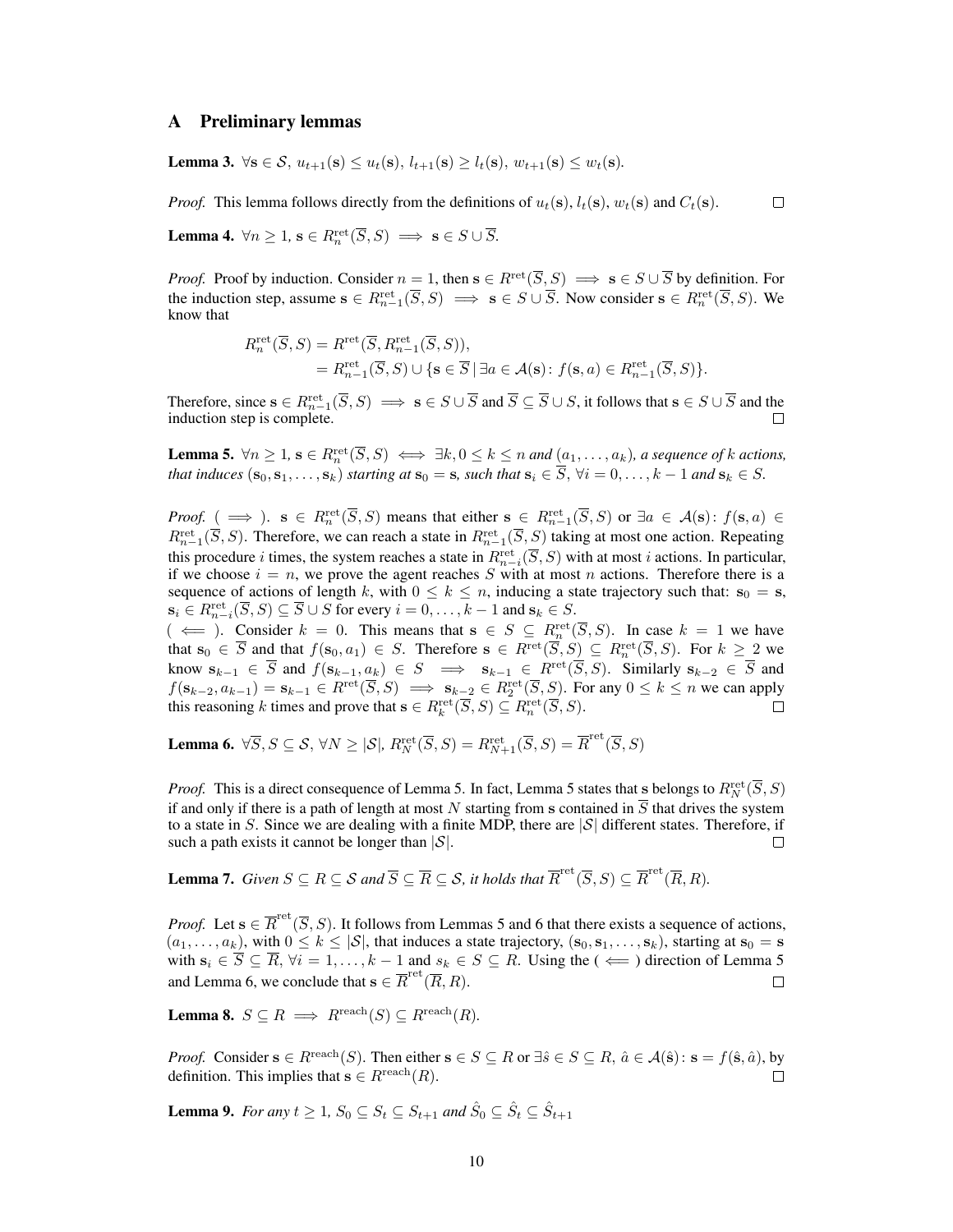*Proof.* Proof by induction. Consider  $s \in S_0$ ,  $S_0 = \hat{S}_0$  by initialization. We known that

$$
l_1(\mathbf{s}) - Ld(\mathbf{s}, \mathbf{s}) = l_1(\mathbf{s}) \ge l_0(\mathbf{s}) \ge h,
$$

where the last inequality follows from Lemma [3.](#page-9-2) This implies that  $s \in S_1$  or, equivalently, that  $S_0 \subseteq S_1$ . Furthermore, we know by initialization that  $s \in R^{\text{reach}}(\hat{S}_0)$ . Moreover, we can say that  $\mathbf{s} \in \overline{R}^{\text{ret}}(S_1, \hat{S}_0)$ , since  $S_1 \supseteq S_0 = \hat{S}_0$ . We can conclude that  $\mathbf{s} \in \hat{S}_1$ . For the induction step assume that  $S_{t-1} \subseteq S_t$  and  $\hat{S}_{t-1} \subseteq \hat{S}_t$ . Let  $\mathbf{s} \in S_t$ . Then,

$$
\exists \mathbf{s}' \in \hat{S}_{t-1} \subseteq \hat{S}_t : l_t(\mathbf{s}') - Ld(\mathbf{s}, \mathbf{s}') \ge h.
$$

Furthermore, it follows from Lemma [3](#page-9-2) that  $l_{t+1}(s') - Ld(s, s') \ge l_t(s') - Ld(s, s')$ . This implies that  $l_{t+1}(\mathbf{s}') - Ld(\mathbf{s}, \mathbf{s}') \geq h$ . Thus  $\mathbf{s} \in S_{t+1}$ . Now consider  $\mathbf{s} \in \hat{S}_t$ . We known that

$$
\mathbf{s} \in R^{\text{reach}}(\hat{S}_{t-1}) \subseteq R^{\text{reach}}(\hat{S}_t) \quad \text{by Lemma 8}
$$

We also know that  $s \in \overline{R}^{\text{ret}}(S_t, \hat{S}_{t-1})$ . Since we just proved that  $S_t \subseteq S_{t+1}$  and we assumed  $\hat{S}_{t-1} \subseteq \hat{S}_t$  for the induction step, Lemma [7](#page-9-4) allows us to say that  $\mathbf{s} \in \overline{R}^{\text{ret}}(S_{t+1}, \hat{S}_t)$ . All together this allows us to complete the induction step by saying  $\mathbf{s} \in \hat{S}_{t+1}$ .  $\Box$ 

<span id="page-10-0"></span>**Lemma 10.**  $S \subseteq R \implies R_{\epsilon}^{\text{safe}}(S) \subseteq R_{\epsilon}^{\text{safe}}(R)$ .

*Proof.* Consider  $\mathbf{s} \in R_{\epsilon}^{\text{safe}}(S)$ , we can say that:

$$
\exists \mathbf{s}' \in S \subseteq R : r(\mathbf{z}') - \epsilon - Ld(\mathbf{z}, \mathbf{z}') \ge h \tag{9}
$$

This means that  $\mathbf{s} \in R_{\epsilon}^{\text{safe}}(R)$ 

<span id="page-10-1"></span>**Lemma 11.** *Given two sets*  $S, R \subseteq S$  *such that*  $S \subseteq R$ *, it holds that:*  $R_{\epsilon}(S) \subseteq R_{\epsilon}(R)$ *.* 

*Proof.* We have to prove that:

$$
\mathbf{s} \in (R^{\text{reach}}(S) \cap \overline{R}^{\text{ret}}(R_{\epsilon}^{\text{safe}}(S), S)) \implies \mathbf{s} \in (R^{\text{reach}}(R) \cap \overline{R}^{\text{ret}}(R_{\epsilon}^{\text{safe}}(R), R)) \tag{10}
$$

Let's start by checking the reachability condition first:

$$
\mathbf{s} \in R^{\text{reach}}(S) \implies \mathbf{s} \in R^{\text{reach}}(R).
$$
 by Lemma 8

Now let's focus on the recovery condition. We use Lemmas [7](#page-9-4) and [10](#page-10-0) to say that  $\mathbf{s}\in\overline{R}^{\mathrm{ret}}(R_{\epsilon}^{\mathrm{safe}}(S),S)$ implies that  $\mathbf{s} \in \overline{R}^{\text{ret}}(R^{\text{safe}}_e(R), R)$  and this completes the proof. П

<span id="page-10-2"></span>**Lemma 12.** *Given two sets*  $S, R \subseteq S$  *such that*  $S \subseteq R$ *, the following holds:*  $\overline{R}_{\epsilon}(S) \subseteq \overline{R}_{\epsilon}(R)$ *.* 

*Proof.* The result follows by repeatedly applying Lemma [11.](#page-10-1)

<span id="page-10-3"></span>**Lemma 13.** Assume that  $||r||_k^2 \leq B$ , and that the noise  $\omega_t$  is zero-mean conditioned on the history, *as well as uniformly bounded by*  $\sigma$  *for all*  $t > 0$ *. If*  $\beta_t$  *is chosen as in* [\(8\)](#page-5-2)*, then, for all*  $t > 0$  *and*  $all \textbf{ s} \in \mathcal{S}$ , it holds with probability at least  $1 - \delta$  that  $|r(\textbf{s}) - \mu_{t-1}(\textbf{s})| \leq \beta_t^{\frac{1}{2}} \sigma_{t-1}(\textbf{s}).$ 

*Proof.* See Theorem 6 in [\[21\]](#page-8-12).

**Lemma 1.** Assume that  $||r||_k^2 \leq B$ , and that the noise  $\omega_t$  is zero-mean conditioned on the history, *as well as uniformly bounded by*  $\sigma$  *for all*  $t > 0$ *. If*  $\beta_t$  *is chosen as in* [\(8\)](#page-5-2)*, then, for all*  $t > 0$  *and all*  $s \in S$ *, it holds with probability at least*  $1 - \delta$  *that*  $r(s) \in C_t(s)$ *.* 

*Proof.* See Corollary 1 in [\[22\]](#page-8-14).

 $\Box$ 

 $\Box$ 

 $\Box$ 

 $\Box$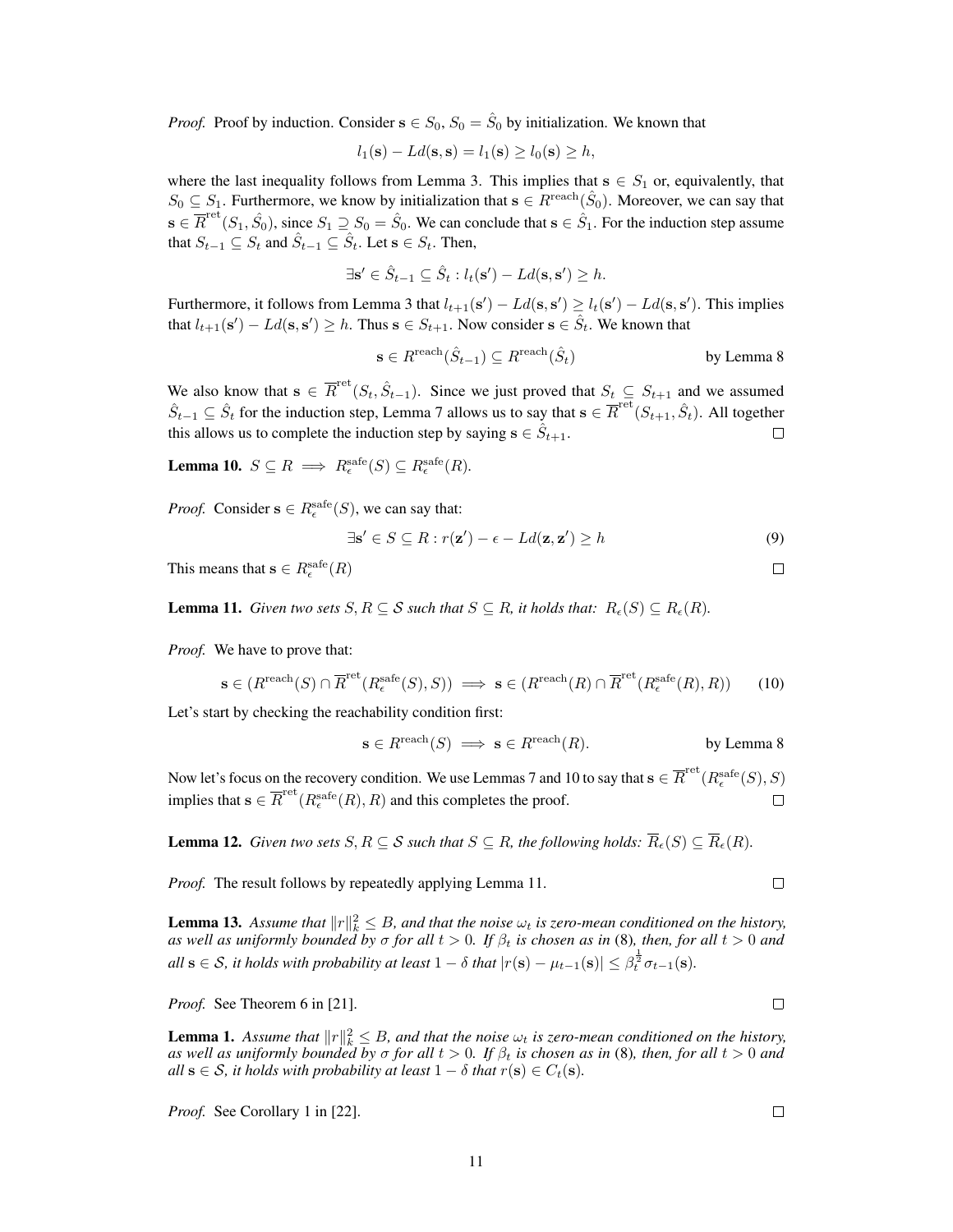## B Safety

<span id="page-11-0"></span>Lemma 14. For all  $t \geq 1$  and for all  $s \in \hat{S}_t$ ,  $\exists s' \in S_0$  *such that*  $s \in \overline{R}^{\text{ret}}(S_t, \{s'\})$ .

*Proof.* We use a recursive argument to prove this lemma. Since  $s \in \hat{S}_t$ , we know that  $s \in \hat{S}_t$  $\overline{R}^{\text{ret}}(S_t, \hat{S}_{t-1})$ . Because of Lemmas [5](#page-9-0) and [6](#page-9-1) we know  $\exists (a_1, \ldots, a_j)$ , with  $j \leq |\mathcal{S}|$ , inducing  $s_0, s_1, \ldots, s_j$  such that  $s_0 = s$ ,  $s_i \in S_t$ ,  $\forall i = 1, \ldots, j-1$  and  $s_j \in \hat{S}_{t-1}$ . Similarly, we can build another sequence of actions that drives the system to some state in  $\hat{S}_{t-2}$  passing through  $S_{t-1} \subseteq S_t$ starting from  $s_j \in \hat{S}_{t-1}$ . By applying repeatedly this procedure we can build a finite sequence of actions that drives the system to a state  $s' \in S_0$  passing through  $S_t$  starting from s. Because of Lemmas [5](#page-9-0) and [6](#page-9-1) this is equivalent to  $\mathbf{s} \in \overline{R}^{\text{ret}}(S_t, \{s'\})$ .  $\Box$ 

<span id="page-11-1"></span>Lemma 15. For all  $t \geq 1$  and for all  $s \in \hat{S}_t$ ,  $\exists s' \in S_0$  *such that*  $s' \in \overline{R}^{\text{ret}}(S_t, \{s\})$ .

*Proof.* The proof is analogous to the the one we gave for Lemma [14.](#page-11-0) The only difference is that here we need to use the reachability property of  $\hat{S}_t$  instead of the recovery property of  $\hat{S}_t$ . П

**Lemma 2.** Assume that  $S_0 \neq \emptyset$  and that for all states,  $s, s' \in S_0$ ,  $s \in \overline{R}^{\text{ret}}(S_0, \{s'\})$ . Then, when using Algorithm [1](#page-3-1) under the assumptions in Theorem [1,](#page-5-3) for all  $t > 0$  and for all states,  $\mathbf{s}, \mathbf{s}' \in \hat{S}_t$ ,  $\mathbf{s} \in \overline{R}^{\rm ret}(S_t,\{\mathbf{s}'\}).$ 

*Proof.* This lemma is a direct consequence of the properties of  $S_0$  listed above (that are ensured by the initialization of the algorithm) and of Lemmas [14](#page-11-0) and [15](#page-11-1)

<span id="page-11-2"></span>**Lemma 16.** *For any*  $t \geq 0$ *, the following holds with probability at least*  $1 - \delta$ *:*  $\forall$ **s**  $\in$   $S_t$ *, r*(**s**)  $\geq$  *h*.

*Proof.* Let's prove this result by induction. By initialization we know that  $r(s) \geq h$  for all  $s \in S_0$ . For the induction step assume that for all  $s \in S_{t-1}$  holds that  $r(s) \geq h$ . For any  $s \in S_t$ , by definition, there exists  $\mathbf{z} \in \hat{S}_{t-1} \subseteq S_{t-1}$  such that

$$
h \le l_t(z) - Ld(s, z),
$$
  
\n
$$
\le r(z) - Ld(s, z),
$$
 by Lemma 1  
\n
$$
\le r(s).
$$
 by Lipschitz continuity

This relation holds with probability at least  $1 - \delta$  because we used Lemma [1](#page-5-4) to prove it.  $\Box$ 

<span id="page-11-3"></span>Theorem 2. *For any state* s *along any state trajectory induced by Algorithm [1](#page-3-1) on a MDP with transition function*  $f(\mathbf{s}, a)$ *, we have, with probability at least*  $1 - \delta$ *, that*  $r(\mathbf{s}) \geq h$ *.* 

*Proof.* Let's denote as  $(s_1^t, s_2^t, \ldots, s_k^t)$  the state trajectory of the system until the end of iteration  $t \geq 0$ . We know from Lemma [2](#page-5-0) and Algorithm [1](#page-3-1) that the  $s_i^t \in S_t$ ,  $\forall i = 1, \ldots, k$ . Lemma [16](#page-11-2) completes the proof as it allows us to say that  $r(s_i^t) \geq h$ ,  $\forall i = 1, ..., k$  with probability at least  $1 - \delta$ .

## C Completeness

**Lemma 17.** For any  $t_1 \ge t_0 \ge 1$ , if  $\hat{S}_{t_1} = \hat{S}_{t_0}$ , then,  $\forall t$  such that  $t_0 \le t \le t_1$ , it holds that  $G_{t+1} \subseteq G_t$ 

*Proof.* Since  $\hat{S}_t$  is not changing we are always computing the enlargement function over the same points. Therefore we only need to prove that the enlargement function is non increasing. We known from Lemma [3](#page-9-2) that  $u_t(s)$  is a non increasing function of t for all  $s \in S$ . Furthermore we know that  $(S \setminus S_t) \supseteq (S \setminus S_{t+1})$  because of Lemma [9.](#page-9-5) Hence, the enlargement function is non increasing and the proof is complete. the proof is complete.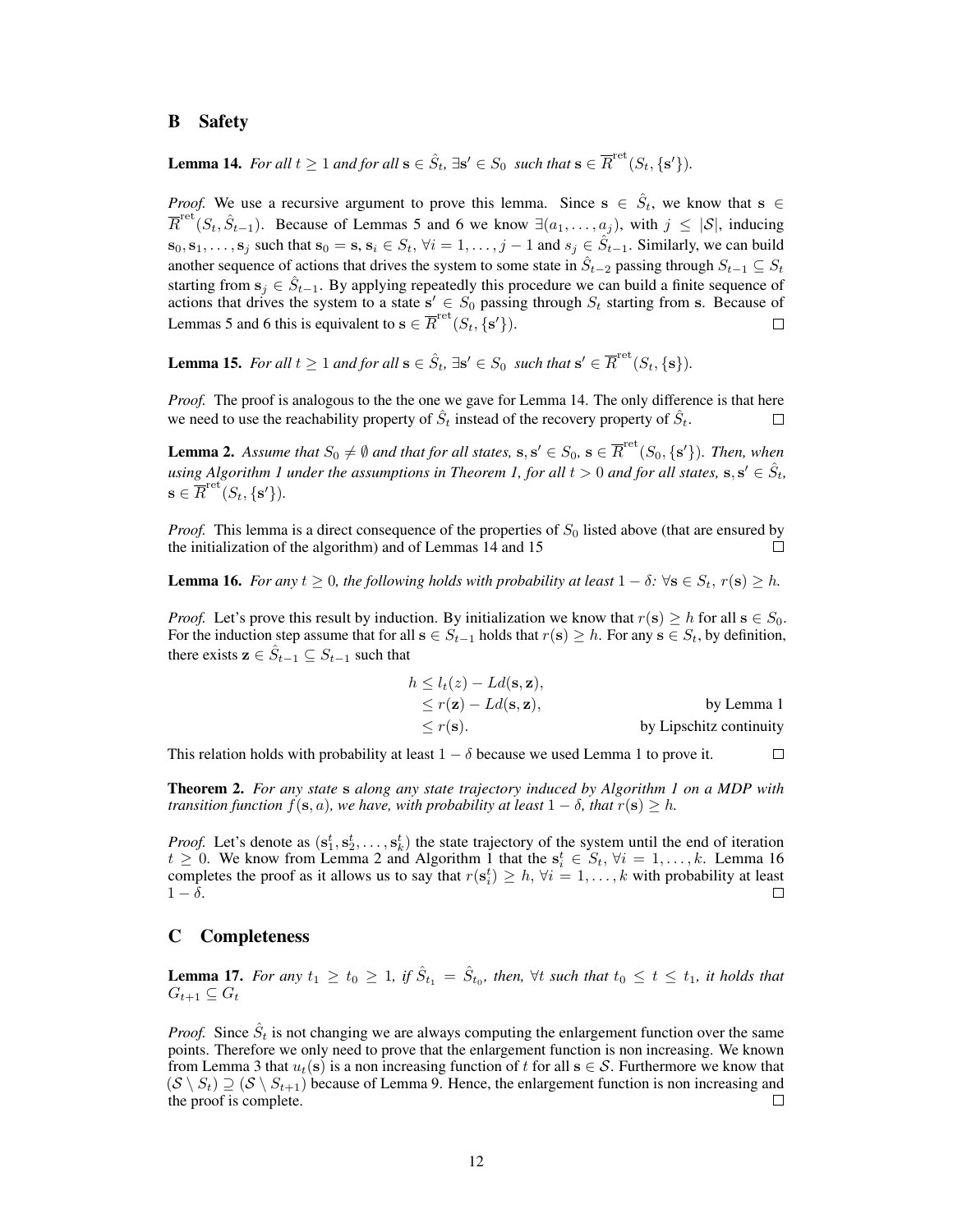<span id="page-12-0"></span>**Lemma 18.** For any  $t_1 \ge t_0 \ge 1$ , if  $\hat{S}_{t_1} = \hat{S}_{t_0}$ ,  $C_1 = 8/log(1 + \sigma^{-2})$  and  $\mathbf{s}_t = \text{argmax } w_t(\mathbf{s})$ ,  $\mathbf{s} \in G_t$ then,  $\forall \overline{t}$  such that  $t_0 \leq \overline{t} \leq t_1$ , it holds that  $w_{\overline{t}}(\mathbf{s}_{\overline{t}}) \leq \sqrt{\frac{C_1 \beta \overline{t} \gamma_{\overline{t}}}{\overline{t} - t_0}}$  $\frac{\partial^2 D^2 \mathcal{T}_{\overline{t}}}{\partial \overline{t}-t_0}$ .

*Proof.* See Lemma 5 in [\[22\]](#page-8-14).

<span id="page-12-3"></span>**Lemma 19.** For any  $t \ge 1$ , if  $C_1 = 8/log(1 + \sigma^{-2})$  and  $T_t$  is the smallest positive integer such that  $\frac{T_t}{\beta_{t+T_t}\gamma_{t+T_t}} \ge \frac{C_1}{\epsilon^2}$  and  $S_{t+T_t} = S_t$ , then, for any  $s \in G_{t+T_t}$  it holds that  $w_{t+T_t}(s) \le \epsilon$ 

*Proof.* The proof is trivial because  $T_t$  was chosen to be the smallest integer for which the right hand side of the inequality proved in Lemma [18](#page-12-0) is smaller or equal to  $\epsilon$ . П

<span id="page-12-1"></span>**Lemma 20.** For any  $t \geq 1$ , if  $\overline{R}_{\epsilon}(S_0) \setminus \hat{S}_t \neq \emptyset$ , then,  $R_{\epsilon}(\hat{S}_t) \setminus \hat{S}_t \neq \emptyset$ .

*Proof.* For the sake of contradiction assume that  $R_{\epsilon}(\hat{S}_t) \setminus \hat{S}_t = \emptyset$ . This implies  $R_{\epsilon}(\hat{S}_t) \subseteq \hat{S}_t$ . On the other hand, since  $\hat{S}_t$  is included in all the sets whose intersection defines  $R_{\epsilon}(\hat{S}_t)$ , we know that,  $\hat{S}_t \subseteq R_{\epsilon}(\hat{S}_t)$ . This implies that  $\hat{S}_t = R_{\epsilon}(\hat{S}_t)$ .

If we apply repeatedly the one step reachability operator on both sides of the equality we obtain  $\overline{R}_{\epsilon}(\hat{S}_t) = \hat{S}_t$ . By Lemmas [9](#page-9-5) and [12](#page-10-2) we know that

$$
S_0 = \hat{S}_0 \subseteq \hat{S}_t \implies \overline{R}_{\epsilon}(S_0) \subseteq \overline{R}_{\epsilon}(\hat{S}_t) = \hat{S}_t.
$$

This contradicts the assumption that  $\overline{R}_{\epsilon}(S_0) \setminus \hat{S}_t \neq \emptyset$ .

<span id="page-12-5"></span>**Lemma 21.** For any  $t \geq 1$ , if  $\overline{R}_{\epsilon}(S_0) \setminus \hat{S}_t \neq \emptyset$ , then, with probability at least  $1-\delta$  it holds that  $\hat{S}_t \subset \hat{S}_{t+T_t}$ .

*Proof.* By Lemma [20](#page-12-1) we know that  $\overline{R}_{\epsilon}(S_0) \setminus \hat{S}_t \neq \emptyset$ . This implies that  $\exists s \in R_{\epsilon}(\hat{S}_t) \setminus \hat{S}_t$ . Therefore there exists a  $\mathbf{s}' \in \hat{S}_t$  such that:

<span id="page-12-2"></span>
$$
r(\mathbf{s}') - \epsilon - Ld(\mathbf{s}, \mathbf{s}') \ge h \tag{11}
$$

For the sake of contradiction assume that  $\hat{S}_{t+T_t} = \hat{S}_t$ . This means that  $\mathbf{s} \in \mathcal{S} \setminus \hat{S}_{t+T_t}$  and  $\mathbf{s}' \in \hat{S}_{t+T_t}$ . Then we have:

$$
u_{t+T_t}(\mathbf{s}') - Ld(\mathbf{s}, \mathbf{s}') \ge r(\mathbf{s}') - Ld(\mathbf{s}, \mathbf{s}') \qquad \text{by Lemma 13}
$$

$$
\geq r(\mathbf{s}') - \epsilon - Ld(\mathbf{s}, \mathbf{s}') \tag{12}
$$

$$
\geq h \qquad \qquad \text{by equation 11}
$$

Assume, for the sake of contradiction, that  $s \in S \setminus S_{t+T_t}$ . This means that  $s' \in G_{t+T_t}$ . We know that for any  $t \leq \hat{t} \leq t + T_t$  holds that  $\hat{S}_{\hat{t}} = \hat{S}_t$ , because  $\hat{S}_t = \hat{S}_{t+T_t}$  and  $\hat{S}_t \subseteq \hat{S}_{t+1}$  for all  $t \geq 1$ . Therefore we have  $\mathbf{s}' \in \hat{S}_{t+T_t-1}$  such that:

$$
l_{t+T_t}(\mathbf{s}') - Ld(\mathbf{s}, \mathbf{s}') \ge l_{t+T_t}(\mathbf{s}') - r(\mathbf{s}') + \epsilon + h
$$
 by equation 11

$$
\geq -w_{t+T_t}(\mathbf{s}') + \epsilon + h \quad \text{by Lemma 13}
$$

$$
\geq h \qquad \qquad \text{by Lemma 19}
$$

This implies that  $s \in S_{t+T_t}$ , which is a contradiction. Thus we can say that  $s \in S_{t+T_t}$ . Now we want to focus on the recovery and reachability properties of s in order to reach the contradiction that  $\mathbf{s} \in \hat{S}_{t+T_t}$ . Since  $\mathbf{s} \in R_{\epsilon}(\hat{S}_{t+T_t}) \setminus \hat{S}_{t+T_t}$  we know that:

<span id="page-12-4"></span>
$$
\mathbf{s} \in R^{\text{reach}}(\hat{S}_{t+T_t}) = R^{\text{reach}}(\hat{S}_{t+T_t-1})
$$
\n(13)

We also know that  $s \in R_{\epsilon}(\hat{S}_{t+T_t}) \setminus \hat{S}_{t+T_t} \implies s \in \overline{R}^{\text{ret}}(R_{\epsilon}^{\text{safe}}(\hat{S}_{t+T_t}), \hat{S}_{t+T_t})$ . We want to  $\epsilon$ use this fact to prove that  $s \in \overline{R}^{\text{ret}}(S_{t+T_t}, \hat{S}_{t+T_t-1})$ . In order to do this, we intend to use the result from Lemma [7.](#page-9-4) We already know that  $\hat{S}_{t+T_t-1} = \hat{S}_{t+T_t}$ . Therefore we only need to prove

 $\Box$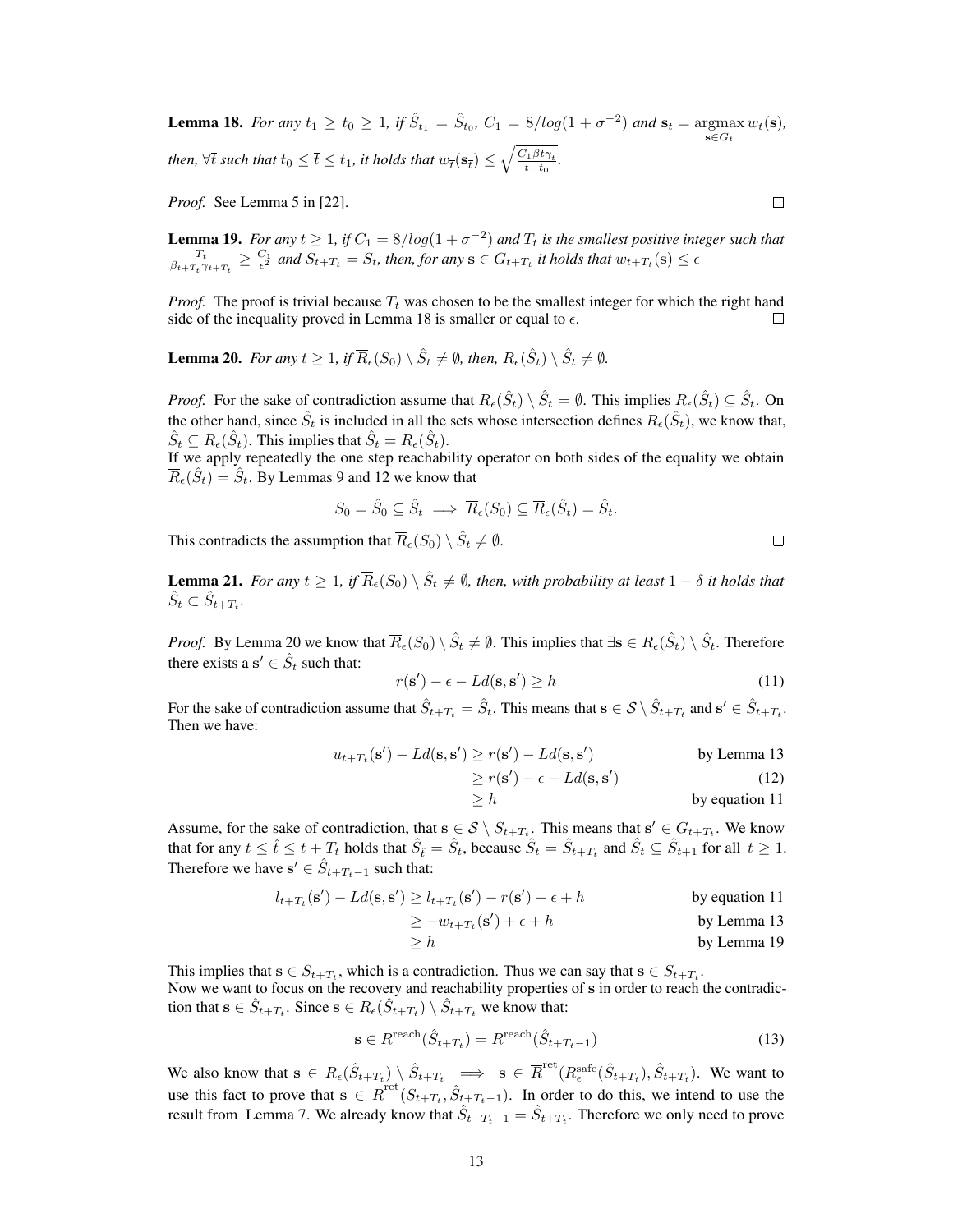that  $R_{\epsilon}^{\text{safe}}(\hat{S}_{t+T_t}) \subseteq S_{t+T_t}$ . For the sake of contradiction assume this is not true. This means  $\exists z \in R_{\epsilon}^{\text{safe}}(\hat{S}_{t+T_t}) \setminus S_{t+T_t}$ . Therefore there exists a  $z' \in \hat{S}_{t+T_t}$  such that:

<span id="page-13-0"></span>
$$
r(\mathbf{z}') - \epsilon - Ld(\mathbf{z}', \mathbf{z}) \ge h \tag{14}
$$

Consequently:

$$
u_{t+T_t}(\mathbf{z}') - Ld(\mathbf{z}', \mathbf{z}) \ge r(\mathbf{z}') - Ld(\mathbf{z}', \mathbf{z}) \quad \text{by Lemma 13}
$$

$$
\geq r(\mathbf{z}') - \epsilon - d(\mathbf{z}', \mathbf{z}) \tag{15}
$$

$$
\geq h \qquad \qquad \text{by equation 14}
$$

Hence  $\mathbf{z}' \in G_{t+T_t}$ . Since we proved before that  $\hat{S}_{t+T_t} = \hat{S}_{t+T_t-1}$ , we can say that  $\mathbf{z}' \in \hat{S}_{t+T_t-1}$ and that:

$$
l_{t+T_t}(\mathbf{z}') - Ld(\mathbf{z}', \mathbf{z}) \ge l_{t+T_t}(\mathbf{z}') - r(\mathbf{z}') + \epsilon + h
$$
 by equation 14

$$
\geq -w_{t+T_t}(\mathbf{z}') + \epsilon + h \qquad \qquad \text{by Lemma 13}
$$

$$
\geq h \qquad \qquad \text{by Lemma 19}
$$

Therefore  $\mathbf{z} \in S_{t+T_t}$ . This is a contradiction. Thus we can say that  $R_{\epsilon}^{\text{safe}}(\hat{S}_{t+T_t}) \subseteq S_{t+T_t}$ . Hence:

<span id="page-13-1"></span>
$$
\mathbf{s} \in R_{\epsilon}(\hat{S}_{t+T_t}) \setminus \hat{S}_{t+T_t} \implies \mathbf{s} \in \overline{R}^{\text{ret}}(S_{t+T_t}, \hat{S}_{t+T_t-1})
$$
(16)

In the end the fact that  $s \in S_{t+T_t}$  and [\(13\)](#page-12-4) and [\(16\)](#page-13-1) allow us to conclude that  $s \in \hat{S}_{t+T_t}$ . This contradiction proves the theorem.  $\Box$ 

<span id="page-13-4"></span>**Lemma 22.**  $\forall t \geq 0$ ,  $\hat{S}_t \subseteq \overline{R}_0(S_0)$  *with probability at least*  $1 - \delta$ .

*Proof.* Proof by induction. We know that  $\hat{S}_0 = S_0 \subseteq \overline{R}_0(S_0)$  by definition. For the induction step assume that for some  $t \ge 1$  holds that  $\hat{S}_{t-1} \subseteq \overline{R}_0(S_0)$ . Our goal is to show that  $s \in \hat{S}_t \implies s \in$  $\overline{R}_0(S_0)$ . In order to this, we will try to show that  $s \in R_0(\hat{S}_{t-1})$ . We know that:

<span id="page-13-3"></span>
$$
\mathbf{s} \in \hat{S}_t \implies \mathbf{s} \in R^{\text{reach}}(\hat{S}_{t-1}) \tag{17}
$$

Furthermore we can say that:

<span id="page-13-2"></span>
$$
\mathbf{s} \in \hat{S}_t \implies \mathbf{s} \in \overline{R}^{\text{ret}}(S_t, \hat{S}_{t-1})
$$
\n(18)

For any  $z \in S_t$ , we know that  $\exists z' \in \hat{S}_{t-1}$  such that:

$$
h \le l_t(\mathbf{z}') - Ld(\mathbf{z}, \mathbf{z}'),\tag{19}
$$

$$
\leq r(\mathbf{z}') - Ld(\mathbf{z}, \mathbf{z}').
$$
 by Lemma 1

This means that  $\mathbf{z} \in S_t \implies \mathbf{z} \in R_0^{\text{safe}}(\hat{S}_{t-1})$ , or, equivalently, that  $S_t \subseteq R_0^{\text{safe}}(\hat{S}_{t-1})$ . Hence, Lemma [7](#page-9-4) and [\(18\)](#page-13-2) allow us to say that  $\overline{R}^{\text{ret}}(S_t, \hat{S}_{t-1}) \subseteq \overline{R}^{\text{ret}}(R_0^{\text{safe}}(\hat{S}_{t-1}), \hat{S}_{t-1})$ . This result, together with [\(17\)](#page-13-3), leads us to the conclusion that  $s \in R_0(\hat{S}_{t-1})$ . We assumed for the induction step that  $\hat{S}_{t-1} \subseteq \overline{R}_0(S_0)$ . Applying on both sides the set operator  $R_0(\cdot)$ , we conclude that  $R_0(\hat{S}_{t-1}) \subseteq$  $\overline{R}_0(S_0)$ . This proves that  $\mathbf{s} \in \hat{S}_t \implies \mathbf{s} \in \overline{R}_0(S_0)$  and the induction step is complete.  $\Box$ 

<span id="page-13-5"></span>**Lemma 23.** Let  $t^*$  be the smallest integer such that  $t^* \geq |\overline{R}_0(S_0)|T_{t^*}$ , then there exists a  $t_0 \leq t^*$ such that, with probability at least  $1 - \delta$  holds that  $\hat{S}_{t_0+T_{t_0}} = \hat{S}_{t_0}$ .

*Proof.* For the sake of contradiction assume that the opposite holds true:  $\forall t \leq t^*$ ,  $\hat{S}_t \subset \hat{S}_{t+T_t}$ . This implies that  $\hat{S}_0 \subset \hat{S}_{T_0}$ . Furthermore we know that  $T_t$  is increasing in t. Therefore  $0 \le t^* \implies T_0 \le$  $T_{t^*} \implies \hat{S}_{T_0} \subseteq \hat{S}_{T_{t^*}}$ . Now if  $|\overline{R}_0(S_0)| \ge 1$  we know that:

$$
t^* \geq T_{t^*}
$$
  
\n
$$
\implies T_{t^*} \geq T_{T_{t^*}}
$$
  
\n
$$
\implies T_{t^*} + T_{T_{t^*}} \leq 2T_{t^*}
$$
  
\n
$$
\implies \hat{S}_{T_{t^*} + T_{T_{t^*}}} \subseteq \hat{S}_{2T_{t^*}}
$$